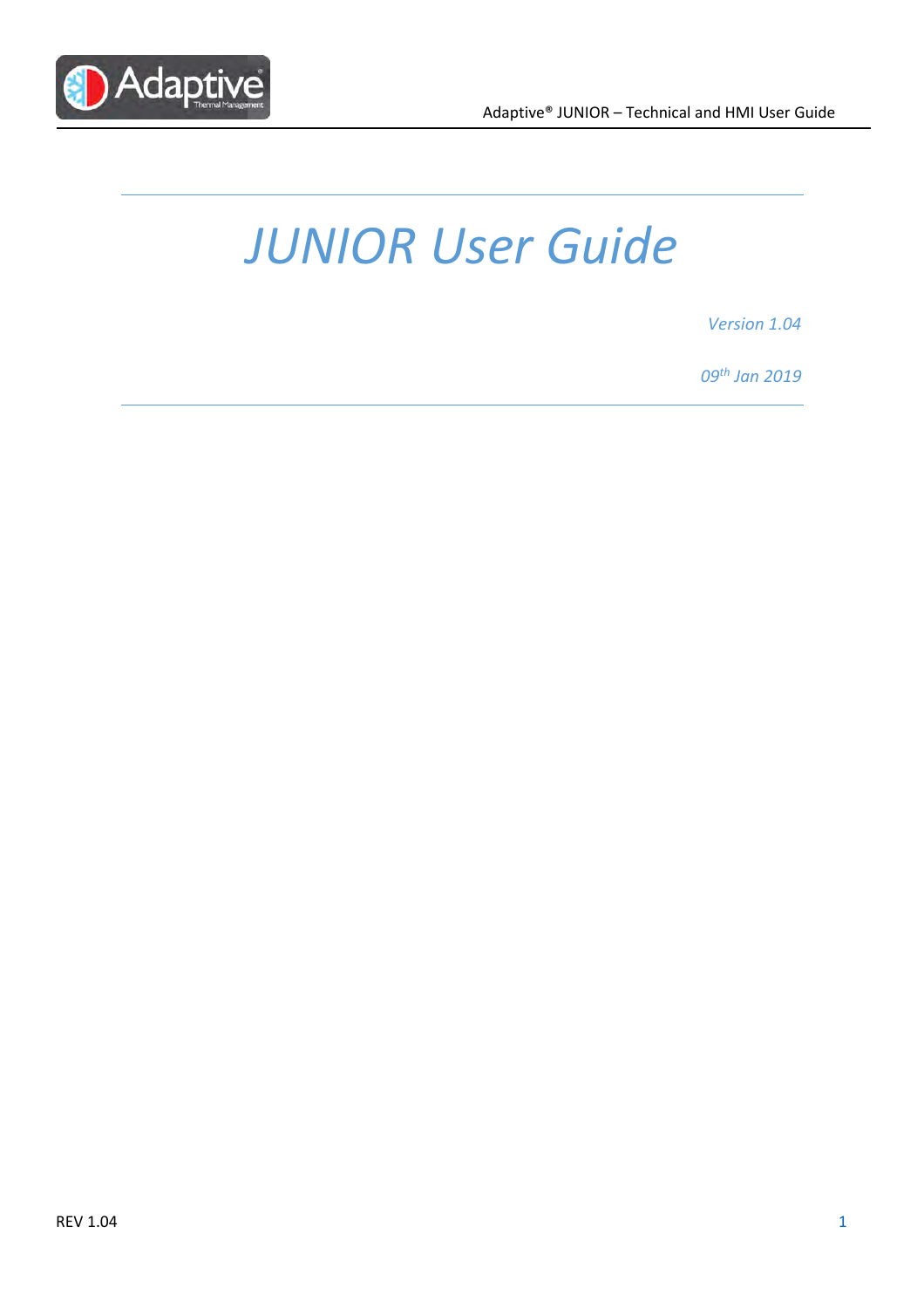

# Contents

| 1.     |  |  |
|--------|--|--|
| 1.1.   |  |  |
| 1.2.   |  |  |
| 1.3.   |  |  |
| 1.4.   |  |  |
| 1.5.   |  |  |
| 1.6.   |  |  |
| 1.7.   |  |  |
| 1.8.   |  |  |
| 1.9.   |  |  |
| 1.10.  |  |  |
| 1.11.  |  |  |
| 1.12.  |  |  |
| 2.     |  |  |
| 2.1.   |  |  |
| 2.2.   |  |  |
| 2.3.   |  |  |
| 2.4.   |  |  |
| 3.     |  |  |
| 4.     |  |  |
|        |  |  |
| 4.1.   |  |  |
| 4.2.   |  |  |
| 4.3.   |  |  |
| 4.3.1. |  |  |
| 4.3.2. |  |  |
| 4.4.   |  |  |
| 4.5.   |  |  |
| 4.5.1. |  |  |
| 4.5.2. |  |  |
| 4.5.3. |  |  |
| 4.5.4. |  |  |
| 4.5.5. |  |  |
| 4.6.   |  |  |
| 4.7.   |  |  |
| 4.8.   |  |  |
| 4.8.1. |  |  |
| 4.8.2. |  |  |
| 4.8.3. |  |  |
| 5.     |  |  |
| 5.1.   |  |  |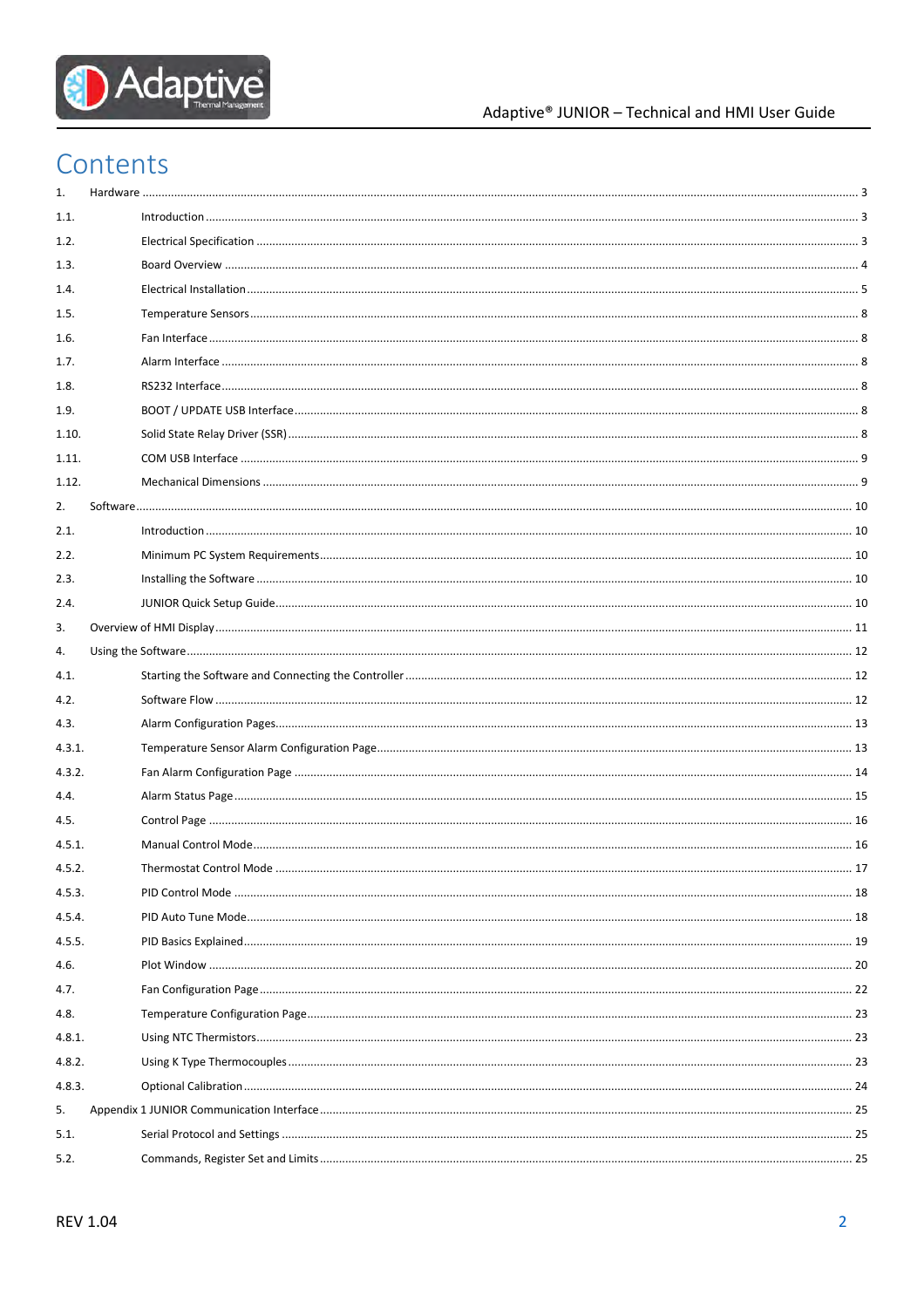

# 1. Hardware

#### 1.1. Introduction

The Adaptive JUNIOR is a PID capable pulse width modulator intended for thermoelectric cooler or heater applications requiring either uni- or bi-directional operation. The Adaptive JUNIOR thermoelectric controller features all the hardware and software necessary to complete standalone heating or cooling applications based on thermoelectric devices (TEG). The board is also capable of driving isolated solid state relays in higher power AC applications. The controller allows users to easily evaluate a thermoelectric set up with the help of the auto tuning facility and make decisions once the behaviour of the system is known. It offers an on-board micro USB and RS232 connection allowing direct interface to a PC for easy programming and evaluation. Users can download the latest version of the Adaptive HMI control software to configure and monitor applications using the JUNIOR board.

The board features include:

- RS232 and USB programming interface
- Four thermocouple or NTC sensor inputs
- Two operating mode feedback LEDs
- Manual set temperature
- Three fan driver output
- Alarm output
- Solid state relay (SSR) output
- Thermoelectric driver output

#### 1.2. Electrical Specification

The electrical parameters for the Adaptive JUNIOR board are shown in Table 1 Electrical Specification below.

| Input voltage range          | $11 - 48V$ DC                        |
|------------------------------|--------------------------------------|
| Maximum Load                 | 15A                                  |
| Control temperature range    | $-50^{\circ}$ C to $+250^{\circ}$ C  |
| Operating temperature        | -20 $^{\circ}$ C to +50 $^{\circ}$ C |
| Compatible fan               | 2, 3 and 4 wire fans                 |
| Fan output voltage range     | $11 - 48V$ DC                        |
| Compatible sensors           | K-type, NTC                          |
| Communication interface      | USB 2.0, RS232                       |
| Temperature control accuracy | $+/- 0.1 Co$                         |

Table 1. Electrical specification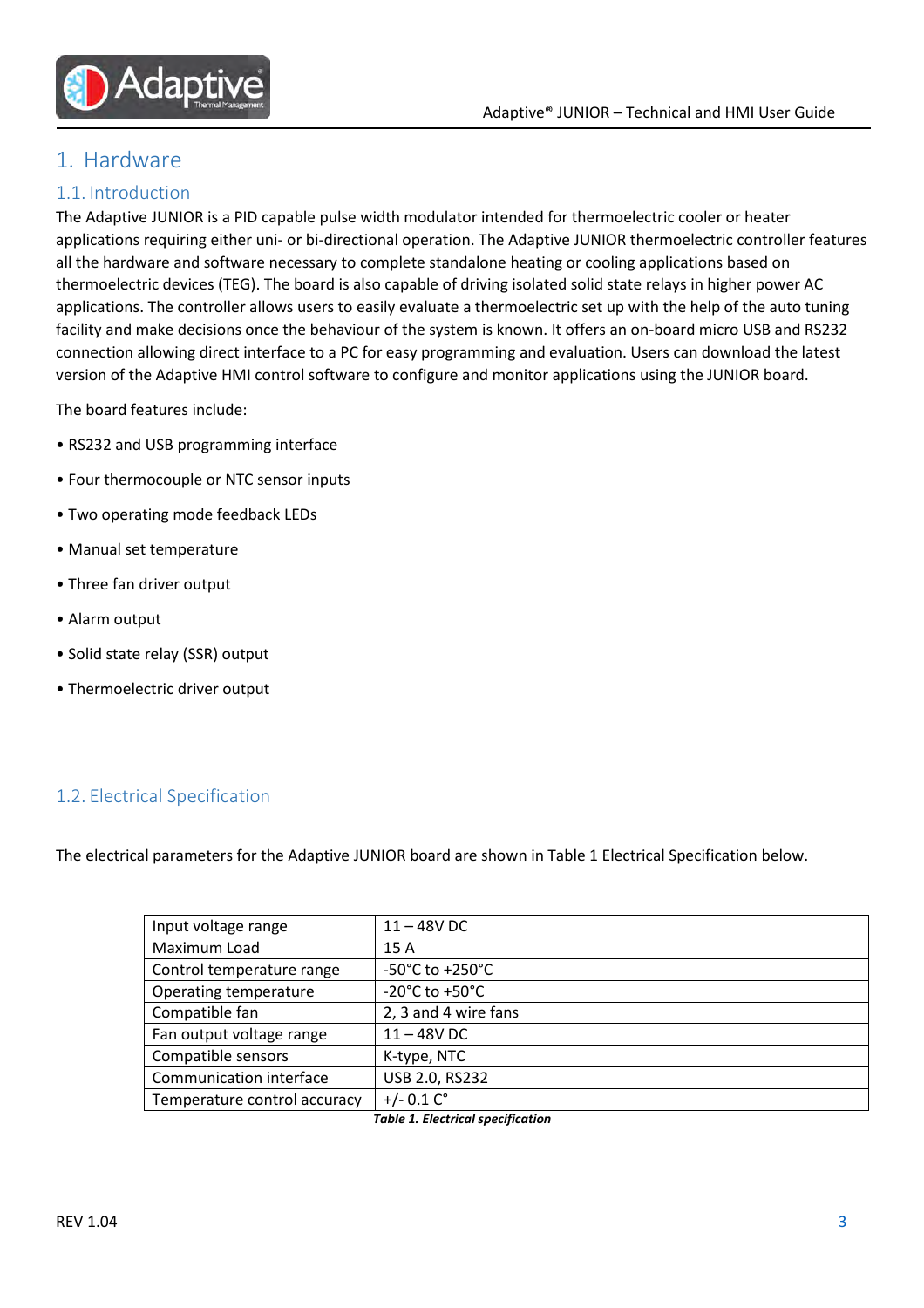

#### 1.3. Board Overview

- $\circ$  $\circ$ Lico RS232 ALARM 6 5 OUT -8  $-11$ 20  $\overline{4}$ COM/HMI<br>USB  $22$ 10 usD card  $\nabla$ IN -9 Adaptive **JUNIOR** 18  $\overline{\mathbf{3}}$  $\odot$  $\odot$  $\odot$ Ţ  $15$ 16  $21$ 19  $2<sub>3</sub>$ 1  $\overline{2}$  $\circ$  $\circ$
- Figure 1. shows the Adaptive JUNIOR connections details and features, which are further detailed in Table 2.

Figure 1. Board Connections and Functions (Top View)

| ID             | <b>Function</b>            | Comment                                                                     |
|----------------|----------------------------|-----------------------------------------------------------------------------|
| $\mathbf 1$    | Sensor Input               | NTC and K-type thermocouples                                                |
| $\overline{2}$ | Fan driver interface       | Supports generally available fans                                           |
| 3              | Power Input                | Main power to the board                                                     |
| 4              | Power Output               | Thermoelectric Module or Assembly PWM power                                 |
| 5              | Alarm output               | SPDT relay contacts                                                         |
| 6              | Serial interface           | RS232 level interface                                                       |
| 7              | <b>BOOT</b> interface      | USB 2.0 interface (micro USB connector) - Firmware upgrade only!            |
| 8              | SSR driver output          | 3.3V level PWM output to drive DC/AC solid state relays                     |
| 9              | SD card interface          | Log data in offline mode                                                    |
| 10             | LCD interface              | Optional LCD display to monitor parameters in offline mode                  |
| 11             | Service mode               | Special boot mode activated if jumper fitted (eg. Firmware upgrade)         |
| 12             | Fan 1 direct power         | Fan 1 directly powered from the power input connector if jumper fitted      |
| 13             | Fan 2 direct power         | Fan 2 directly powered from the power input connector if jumper fitted      |
| 14             | Fan 3 direct power         | Fan 3 directly powered from the power input connector if jumper fitted      |
| 15             | Display control 1          | Various functions                                                           |
| 16             | Display control 2          | <b>Various functions</b>                                                    |
| 17             | Service mode control       | Special boot mode trigger (eg. Firmware upgrade)                            |
| 18             | Analog control             | Manual set temperature control in offline mode                              |
| 19             | <b>Current limit fuse</b>  | Auto mini blade fuse (58V DC)                                               |
| 20             | <b>Status LEDs</b>         | Visual feedback. Green: normal operation, Alternating: alarm, Red: shutdown |
| 21             | Display control 3          | Various functions                                                           |
| 22             | Serial Interface           | USB 2.0 interface (micro USB connector) - Standard communication interface  |
| 23             | <b>Expansion Interface</b> | Reserved for future use                                                     |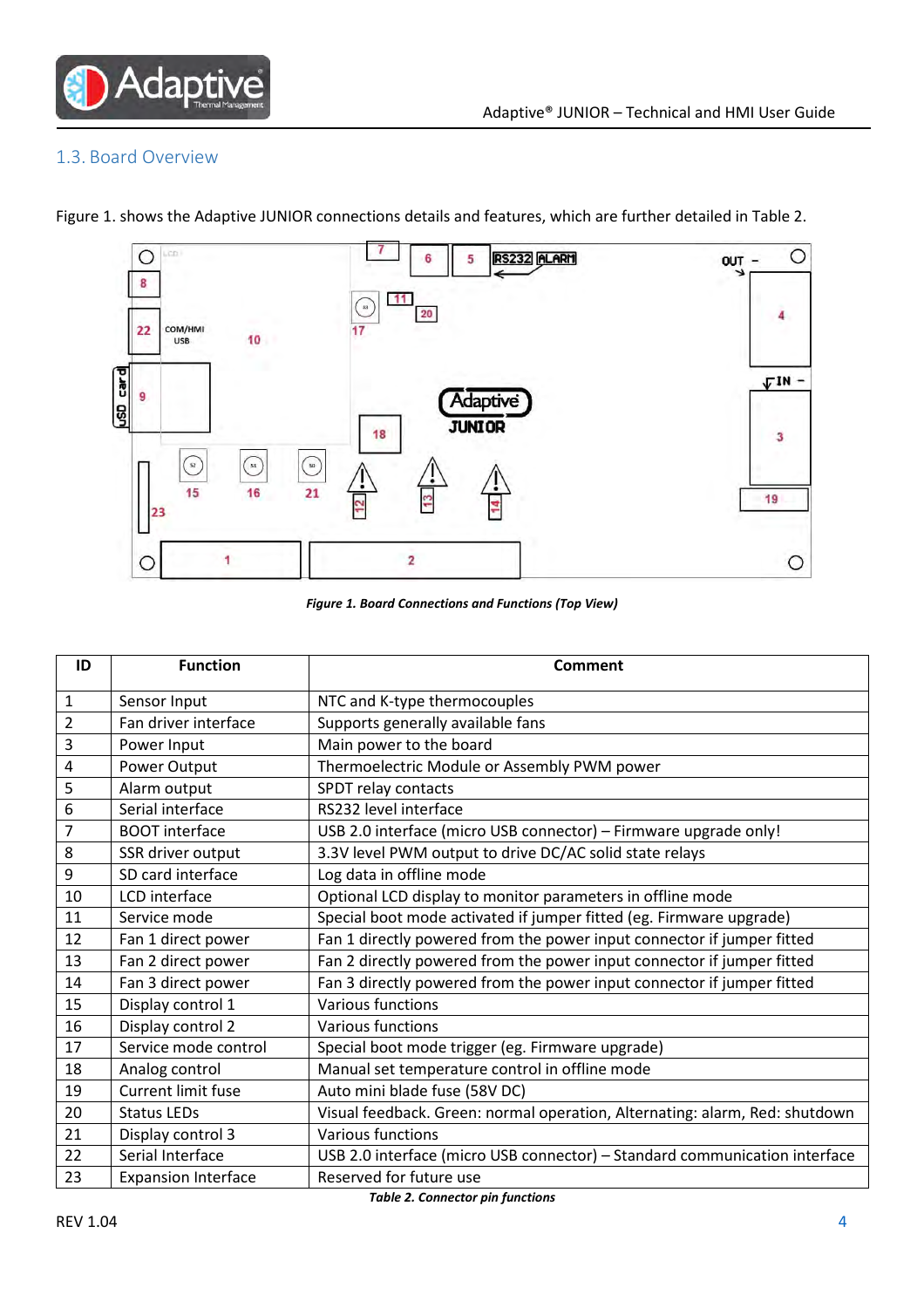

#### 1.4. Electrical Installation



Figure 2. shows the required hardware for a thermoelectric control application using Adaptive JUNIOR.

Figure 2. Thermoelectric Cooling / Heating Application Setup

Figure 3a. below, shows the recommended wiring diagram for connecting the components making up a typical thermoelectric system. To keep potential interference problems to a minimum ensure that the wires used for connecting the power supply to the controller, and especially from the controller to the thermoelectric assembly ('TE OUT-' and 'TE OUT+' ), are sized correctly for the module's power and kept as short as possible. Wire lengths can be optimised by mounting the JUNIOR controller right at the thermoelectric assembly's connection output.



Figure 3a. Wiring diagram of minimum level installation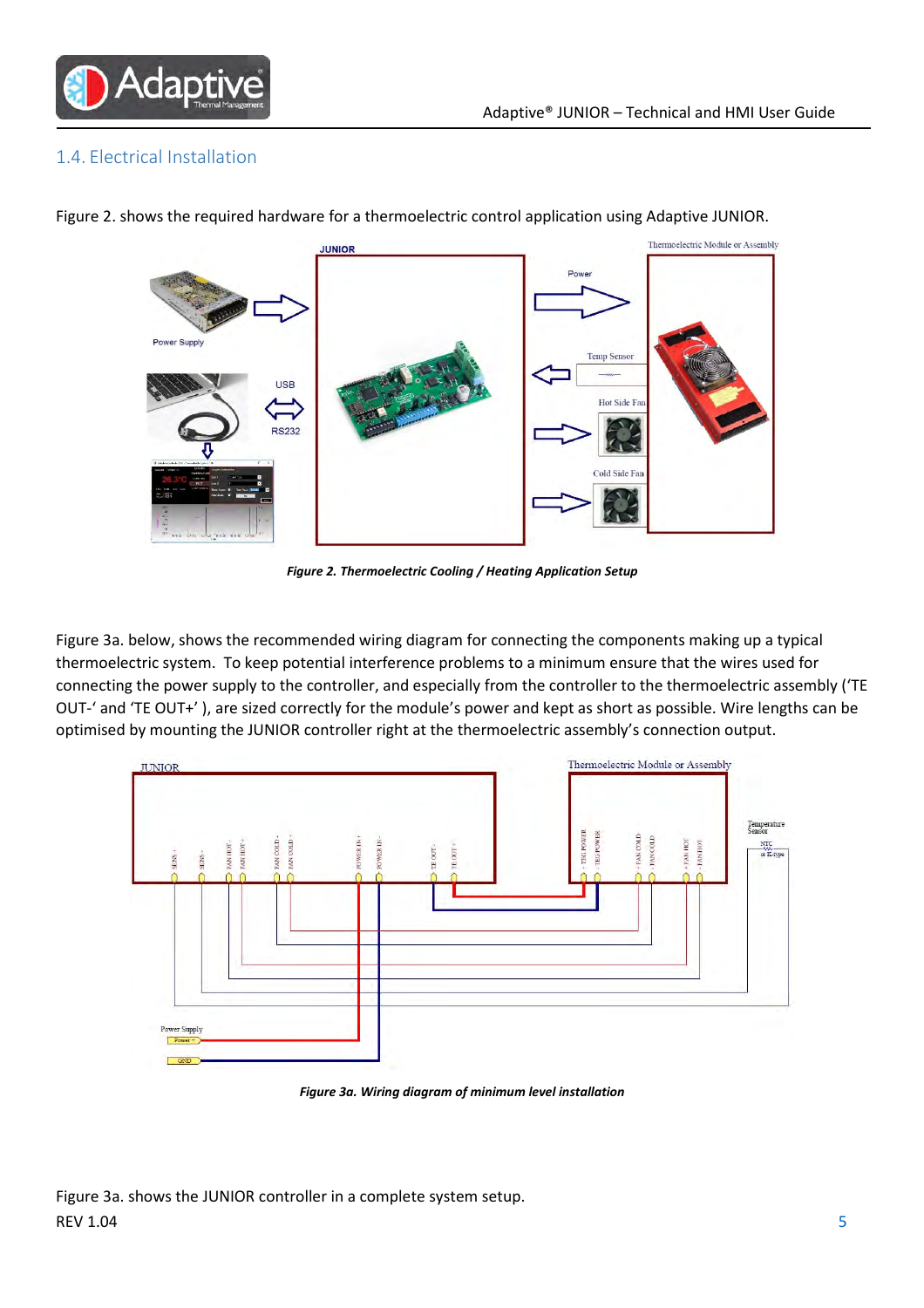

#### Adaptive® JUNIOR – Technical and HMI User Guide



Figure 3b. Wiring diagram of complete installation



Figure 3c. Wiring diagram for Thermoelectric Assemblies with thermal protection.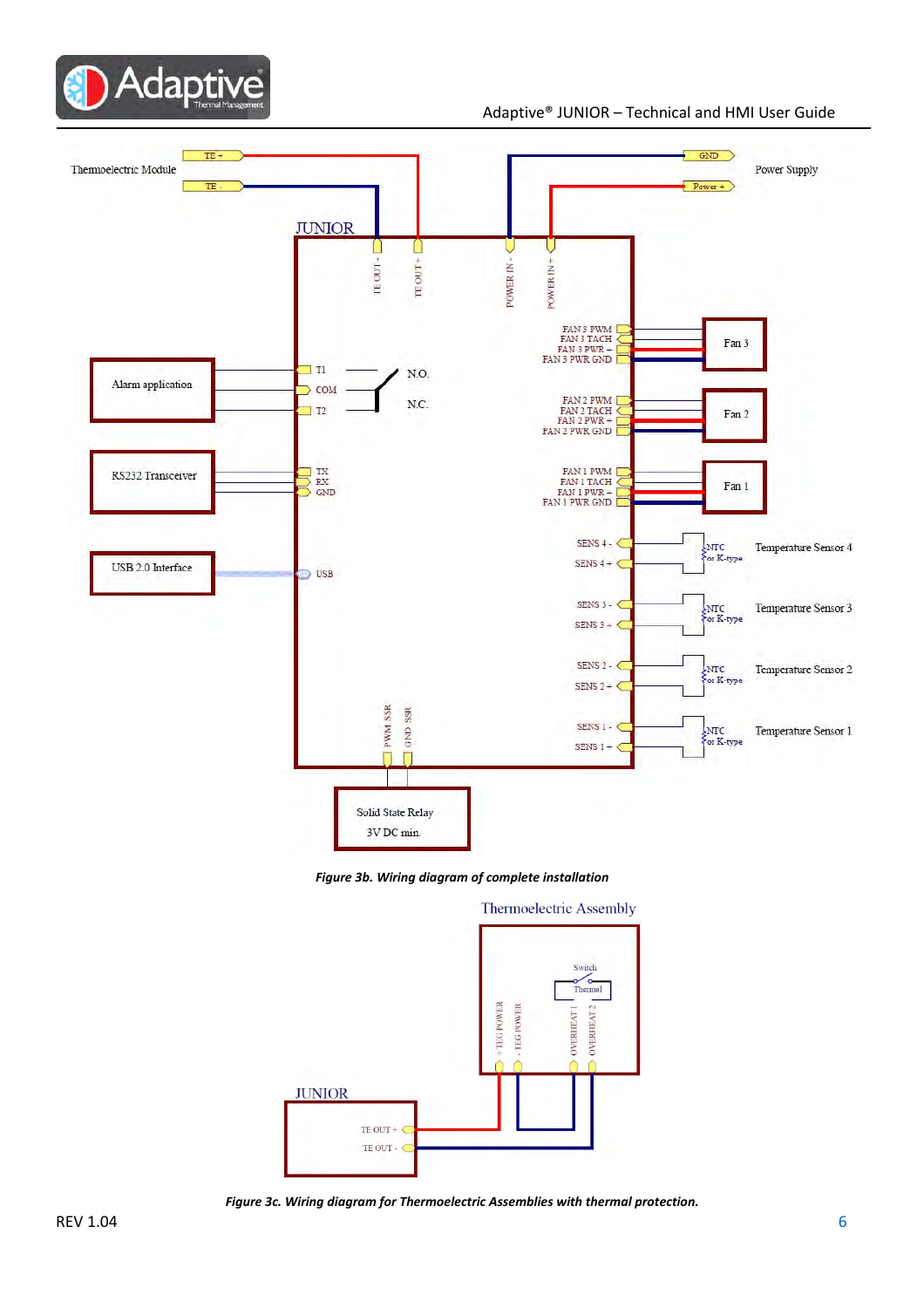

The connectors used for integrating the board into a typical system are shown in the connector layout diagram below.



Figure 4. Connector map (top view)

| <b>Connector</b> | Pin            | <b>Name</b>              | I/O    | <b>Type</b>           | <b>Voltage</b> | Current max.   |
|------------------|----------------|--------------------------|--------|-----------------------|----------------|----------------|
| ID               | ID             |                          |        |                       | max [V]        | [A]            |
| J1               | $\mathbf{1}$   | SENS $A$ or $1 +$        | Input  | Sensor No. 1 positive | 3.3            | 0.001          |
| J1               | 2              | SENS A or 1 -            | Input  | Sensor No. 1 negative | $\Omega$       | 0.001          |
| J1               | 3              | SENS <b>B</b> or 2 +     | Input  | Sensor No. 2 positive | 3.3            | 0.001          |
| J1               | 4              | SENS B or 2 -            | Input  | Sensor No. 2 negative | $\Omega$       | 0.001          |
| J1               | 5              | SENS $C$ or $3 +$        | Input  | Sensor No. 3 positive | 3.3            | 0.001          |
| J1               | 6              | SENS C or 3 -            | Input  | Sensor No. 3 negative | $\Omega$       | 0.001          |
| J1               | $\overline{7}$ | SENS <b>D</b> or $4 +$   | Input  | Sensor No. 4 positive | 3.3            | 0.001          |
| J1               | 8              | SENS D or 4 -            | Input  | Sensor No. 4 negative | $\Omega$       | 0.001          |
|                  |                |                          |        |                       |                |                |
| 12               | $\mathbf{1}$   | Fan 1 or A GND (-)       | Output | Fan 1 power negative  | $\Omega$       | $\overline{2}$ |
| J2               | 2              | Fan 1 or A PWR $(+)$     | Output | Fan 1 power positive  | 48             | $\overline{2}$ |
| J2               | 3              | Fan 1 or A TACH          | Input  | Fan 1 TACH signal     | 3.6            | 0.01           |
| J2               | 4              | Fan 1 or A PWM           | Output | Fan 1 PWM signal      | 3.6            | 0.01           |
| J2               | 5              | Fan 2 or $B$ GND $(-)$   | Output | Fan 2 power negative  | $\Omega$       | $\overline{2}$ |
| J2               | 6              | Fan 2 or B PWR $(+)$     | Output | Fan 2 power positive  | 48             | $\overline{2}$ |
| J2               | $\overline{7}$ | Fan 2 or B TACH          | Input  | Fan 2 TACH signal     | 3.6            | 0.01           |
| J2               | 8              | Fan 2 or B PWM           | Output | Fan 2 PWM signal      | 3.6            | 0.01           |
| J2               | 9              | Fan $3$ or $C$ GND $(-)$ | Output | Fan 3 power negative  | $\Omega$       | $\overline{2}$ |
| J2               | 10             | Fan $3$ or $C$ PWR $(+)$ | Output | Fan 3 power positive  | 48             | $\mathcal{L}$  |
| J2               | 11             | Fan 3 or C TACH          | Input  | Fan 3 TACH signal     | 3.6            | 0.01           |
| J2               | 12             | Fan 3 or C PWM           | Output | Fan 3 PWM signal      | 3.6            | 0.01           |
|                  |                |                          |        |                       |                |                |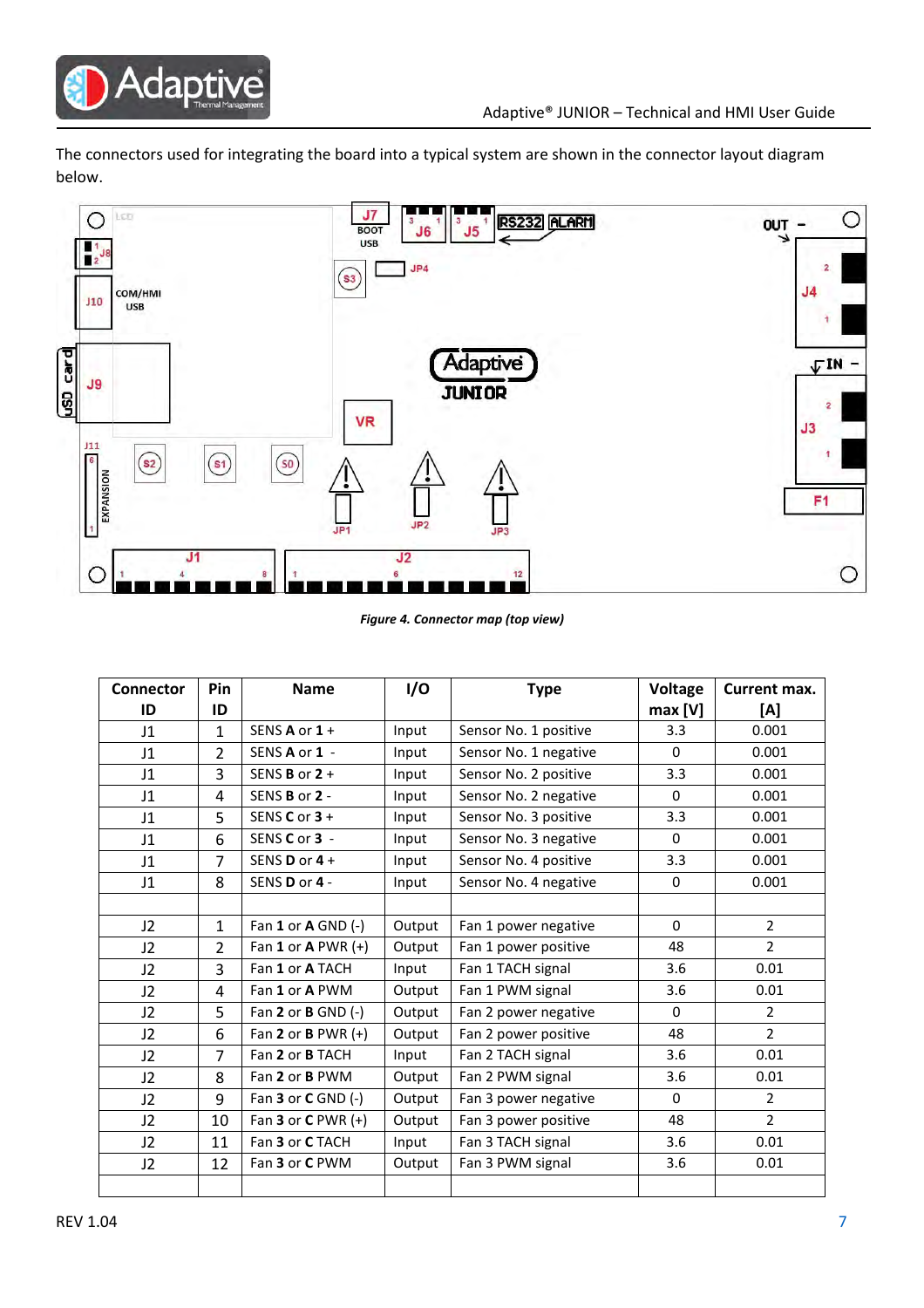

#### Adaptive® JUNIOR – Technical and HMI User Guide

| J3             | $\mathbf{1}$             | POWER IN +               | Input                        | Main power positive                                     | 48           | 15             |
|----------------|--------------------------|--------------------------|------------------------------|---------------------------------------------------------|--------------|----------------|
| J3             | 2                        | POWER IN -               | Input                        | Main power negative                                     | $\mathbf{0}$ | 15             |
| J4             | 1                        | TE OUT +                 | Output                       | TE Module/Assembly +                                    | 48           | 15             |
| J4             | 2                        | TE OUT -                 | Output                       | TE Module/Assembly -                                    | $\Omega$     | 15             |
|                |                          |                          |                              |                                                         |              |                |
| J5             | $\mathbf{1}$             | Alarm N.O.               | Output                       | Alarm normally open pin                                 | 48           | $\overline{2}$ |
| J5             | 2                        | Alarm COM                | Output                       | Alarm common pin                                        | 48           | 2              |
| J5             | 3                        | Alarm N.C.               | Output                       | Alarm normally closed pin                               | 48           | 2              |
|                |                          |                          |                              |                                                         |              |                |
| J6             | 1                        | RS232 TXD                | Output                       | Serial transmit signal                                  | ±12          | 0.04           |
| J6             | 2                        | RS232 RXD                | Input                        | Serial receive signal                                   |              | 0.002          |
| J <sub>6</sub> | 3                        | RS232 GND                | Output                       | Serial ground                                           | $\Omega$     |                |
| J7             | $\overline{\phantom{0}}$ | <b>BOOT / UPDATE USB</b> | $\qquad \qquad \blacksquare$ | <b>USB 2.0</b>                                          | 5            | 0.1            |
| J8             | 1                        | <b>SSR PWM</b>           | Output                       | Solid state relay PWM                                   | 3.3          | 0.01           |
| J8             | 2                        | <b>SSR GND</b>           | Output                       | Solid state relay GND                                   | $\mathbf{0}$ | 0.01           |
| J9             | $\overline{\phantom{0}}$ | Standard SD card         | $\overline{\phantom{a}}$     |                                                         |              |                |
| J10            |                          | COM USB                  | $\qquad \qquad \blacksquare$ | <b>USB 2.0</b>                                          | 5            | 0.1            |
| J11            |                          | <b>EXPANSION</b>         | $\overline{a}$               | <b>Expansion Interface</b><br>(reserved for future use) |              |                |

Table 4. Connector Pin description and electrical parameters

#### 1.5. Temperature Sensors

It is recommended that adequate thermal flow is maintained to the temperature sensor. Tight thermal coupling results better temperature control accuracy. The JUNIOR controller is capable to handle K-type thermocouples and NTC resistor sensors. There are four independent sensor channels available for the user.

#### 1.6. Fan Interface

There are three independent fan interfaces for the user to access on the board. Each channel can be used to drive a hot or cold side fan on a thermoelectric assembly. Speed monitoring or control also supported for three and four wire fans. Signals TACH and PWM are internally pulled up to 3.3V DC and care should be taken selecting a suitable fan.

#### 1.7. Alarm Interface

An isolated relay is available for user applications requiring alarm signalling. In case of an alarm condition energises the relay pin 1 and pin 2 will make connection. Pin 2 and pin 3 breaks the connection on connector J5.

#### 1.8. RS232 Interface

Serial interface is compatible with EIA/TIA-232 and V.28/V.24 specifications.

#### 1.9. BOOT / UPDATE USB Interface

The USB 2.0 compatible interface is available through a micro USB connector for future firmware updates. This interface is not intended to be used for communicating with the board. It only provides a fail-safe field firmware update facility.

#### 1.10. Solid State Relay Driver (SSR)

REV  $1.04$  8 For special applications using AC solid state relays the JUNIOR controller provides a PWM output signal. Care should be taken to avoid any high voltage risk to the controller board. In SSR control mode the PWM signal is available on connector J8 and driven by the thermoelectric control parameters. In SSR mode the thermoelectric outputs are disabled. Most SSR are suitable to use with the controller however the control voltage should allow for a 3V DC signal (eg. Part number: SSR-40 DA)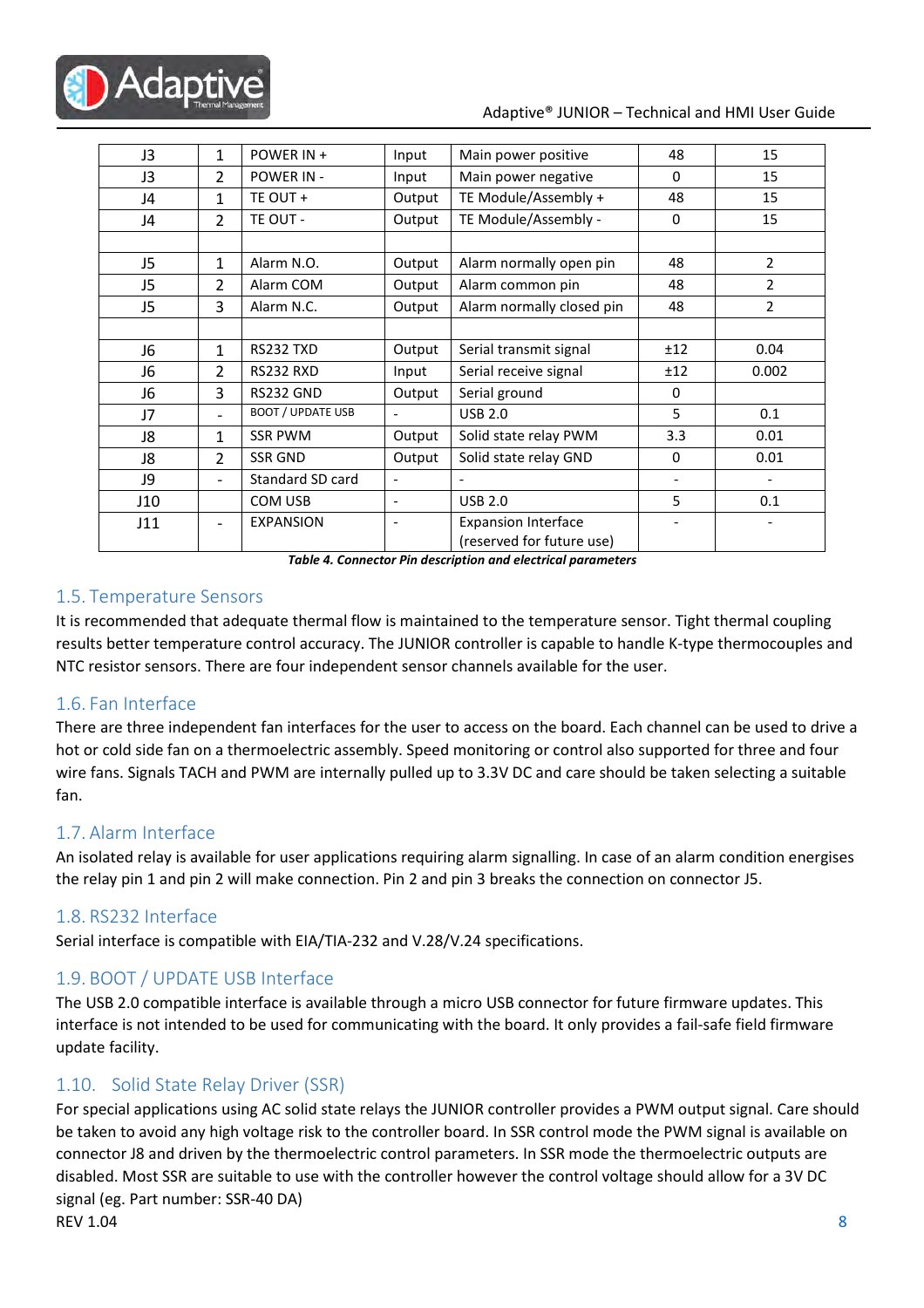

#### 1.11. COM USB Interface

The USB 2.0 compatible interface is available through a micro USB connector providing a serial communication interface to be used with the Adaptive HMI software or the standard serial protocol detailed within this document.

#### 1.12. Mechanical Dimensions



Figure 5. Mechanical Dimensions

Height and clearance information is shown in Table 5.

| Component height on the bottom side            | 3 <sub>mm</sub>   |
|------------------------------------------------|-------------------|
| PCB substrate thickness                        | 1.6 <sub>mm</sub> |
| Component height on the top side               | 22mm              |
| Total height                                   | 26.6mm            |
| Recommended minimum clearance around the board | 5 <sub>mm</sub>   |
| SD card protrusion                             | 1.5 <sub>mm</sub> |
| Micro USB connector protrusion                 | 1.5 <sub>mm</sub> |

Table 5 Board height information and Clearance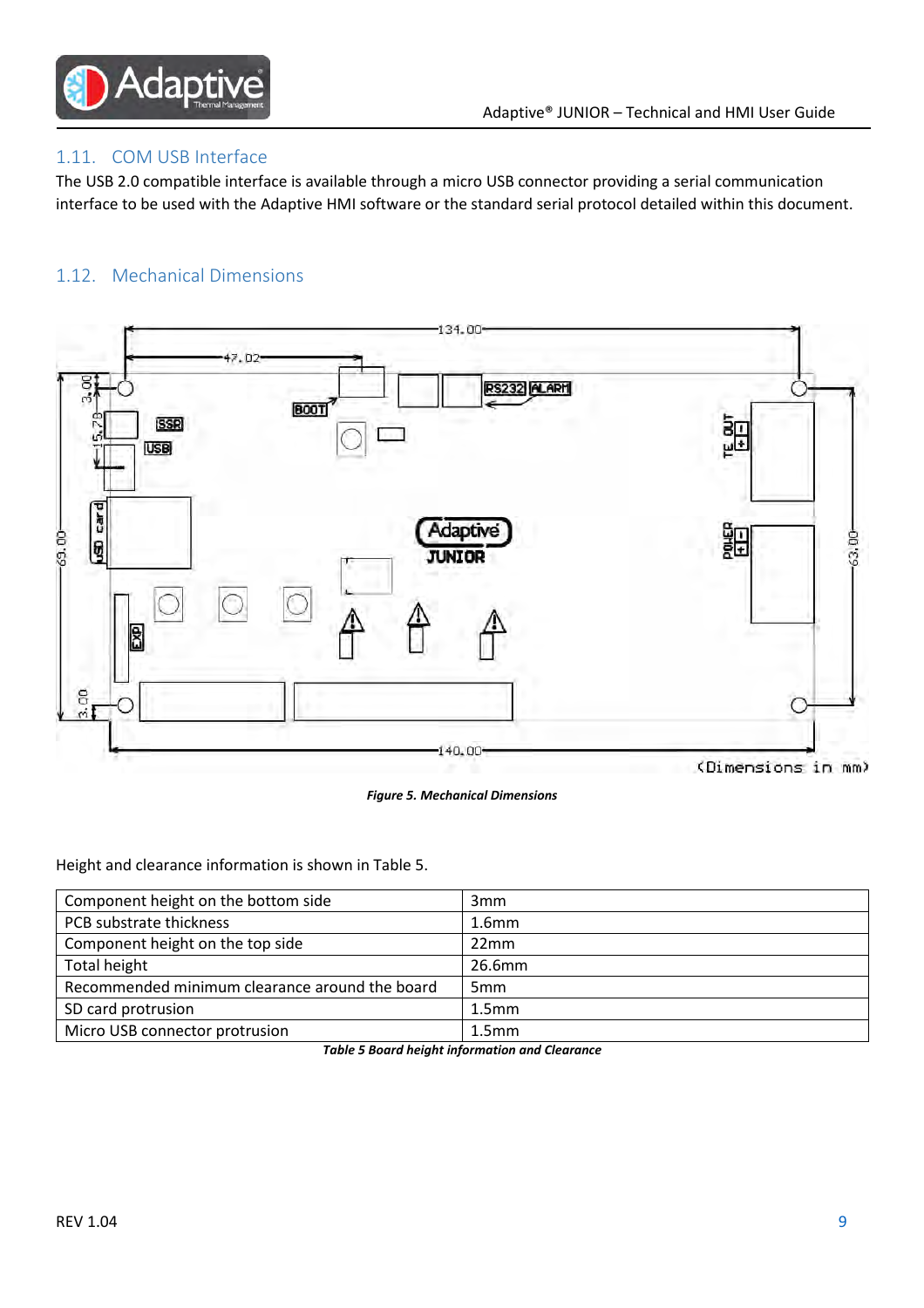

# 2. Software

#### 2.1. Introduction

All Adaptive controllers have a simple text based serial interface available for configuring and setting the various internal registers used to control the device. This is straightforward when the device is simple to configure or needs only initial setup and occasional monitoring, however for more complicated configurations, monitoring or ease of use the Adaptive HMI can be used. The HMI is compatible with all the Adaptive controller products providing one common graphical interface that adjusts to the product it is connected to. The HMI provides easy setup and configuration but also basic plotting and data log capabilities. This document describes the Adaptive HMI and how it can be used with the Adaptive JUNIOR.

#### 2.2. Minimum PC System Requirements

The Adaptive Controller HMI has been designed for use with Microsoft Windows versions 7,8 & 10. It has not been tested or verified with Windows Vista. Windows XP is not supported as XP does not meet the minimum .Net requirements.

The application requires .Net support and during installation will check and prompt if necessary the installation of the required Microsoft .Net framework (size of the installation is approx. 50MB)

Depending on the Adaptive controller product being used the PC will require either 1 free USB or RS232 serial port. Note if the PC does not have a serial port a USB to serial port adapter may be used.

#### 2.3. Installing the Software

To install the software you must have admin rights for the user account. Locate the installation package, unzip if necessary to a temporary location and run the setup.exe installation file. Follow the on-screen instructions provided, note if the Microsoft .Net version needs to be upgraded you will be prompted to download or obtain it before continuing. Once installed a new Adaptive HMI icon will be placed on the desktop and in the All Programs menu.

#### 2.4. JUNIOR Quick Setup Guide

The user is encouraged to read this manual fully to familiarise themselves with the operation, however for those already familiar with the Adaptive HMI and JUNIOR operation this section serves as a quick reminder for setting up a new JUNIOR controller.

- 1) Wire up the supply and thermistor / thermocouple to the sensor D input on the JUNIOR. Connect the USB cable or RS232 port to the PC, switch on and start the HMI.
- 2) Select the temperature sensor type being used on the Temperature Config page and enter the Steinhart coefficients if using a thermistor. See 4.8 Temperature Configuration Page.
- 3) Connect one or more fans to the board and configure the type and voltage supply using the Fan Configuration page, see section 4.7 Fan Configuration Page Note: Ensure the jumpers P11, 12 & 13 are fitted if needed.
- 4) Configure and enable any desired temperature and fan alarms, see sections 4.3.1 Temperature Sensor Alarm Configuration Pageand 4.3.2 Fan Alarm Configuration Pages.
- 5) Set the Control operating mode to off, see section 4.5 Control Page.
- 6) Switch off the JUNIOR, connect to the Thermoelectric Cooler Module (TEC), the hot and cold side fans, reapply power and start the HMI.
- 7) Reconnect the HMI to the JUNIOR, verify the temperature sensor and fans are working correctly.
- 8) Set the Control operating mode and setpoint, see section 4.5 Control Page.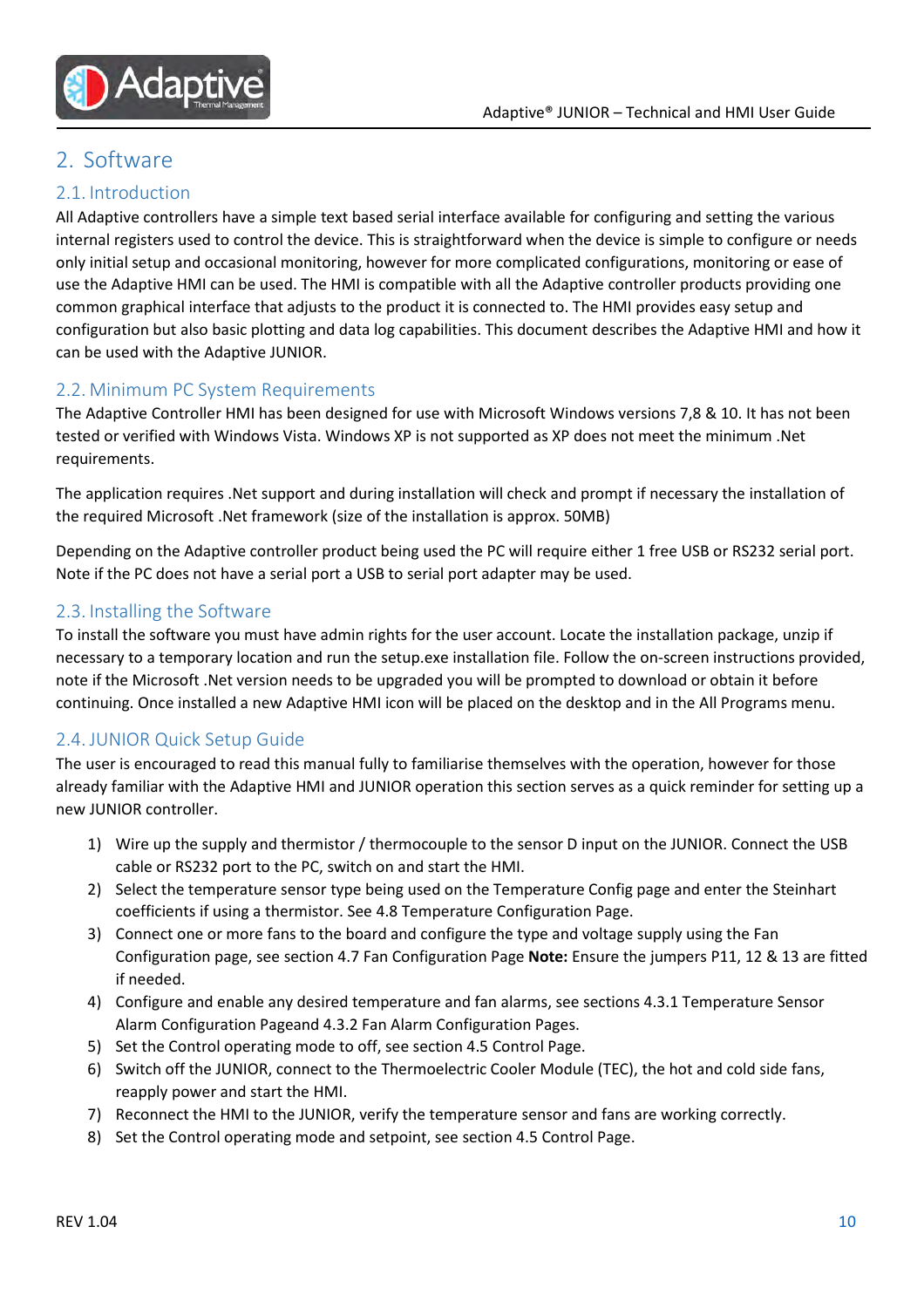

# 3. Overview of HMI Display

The HMI display is split into three main sections as detailed in the table and diagram below;

The live display is visible at all times and shows the important operating variables. The menu buttons are used to swap the configuration area between the various pages that can be used to view alarms, status, allow settings to be configured or the operating mode to be changed. On connection the HMI detects the connected product and automatically configures the displays and menu options to suit allowing easy connection to different products and firmware versions.

| Live Display        | This shows the current values of the device such as temperature, drive voltage and<br>current, mode and status. This is typically updated every second.              |
|---------------------|----------------------------------------------------------------------------------------------------------------------------------------------------------------------|
| <b>Menu Buttons</b> | These buttons select the various configuration and alarm pages available for the device.<br>The number and type will vary according to the device that is connected. |
| Configuration       | This area shows the available configuration or alarm parameters that can be changed.                                                                                 |



Figure 6 Example HMI display layout

Whenever an item has been edited or changed on the HMI an 'Apply' button appears, click to apply the new values or flip to a different page and back to ignore and restore the original value. If a value is entered that exceeds the limit for the item in question it will simply revert to the previous value.



Figure 7 Apply button appears when settings are changed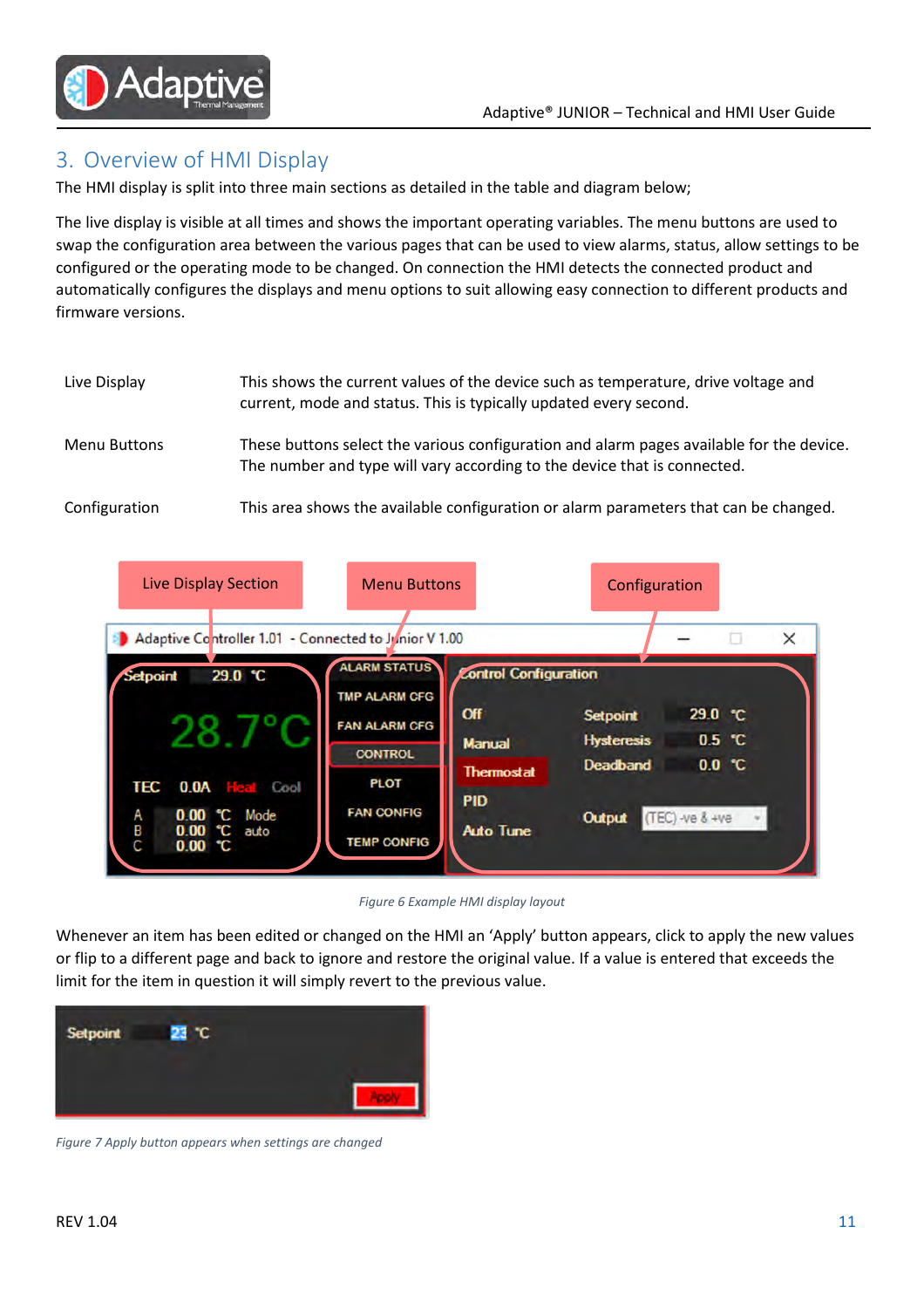

# 4. Using the Software

#### 4.1. Starting the Software and Connecting the Controller

The JUNIOR has RS232 and USB ports, either of which can be used to connect the JUNIOR to a PC for configuration and control. If using the USB serial port, a USB cable must be plugged in and the JUNIOR powered on **before** the HMI is started, so that it detects the USB port. If using the RS232 serial port simply connect it to the PC. If the PC does not have a free serial port, a USB to serial port adapter can be used instead. Whichever port is chosen, if it is not visible in the drop-down list double check the connection and power, and if using either of the USB types verify that the correct USB drivers have been loaded.



To start the HMI, double click on the Adaptive HMI shortcut icon **FIMI** or select it from the start menu

Adaptive group. This will bring up the connection window where the serial port being used can be selected. Select the port from the available port list and click the connect button. On successful connection the main display will appear otherwise a communication error message will be displayed if there are problems talking to the unit. If so double check the connection cable, power and that you have selected the correct port connected to the JUNIOR.



Figure 8 HMI connection screen

#### 4.2. Software Flow

 $\overline{a}$ 

The HMI software provides four main options depending on the product that it is connected to; 1 live monitoring of the variables and alarm status, 2 configuration of the alarm limits and enables, 3 selection of the control mode 4 and configuration / calibration of the connected temperature sensors and fans<sup>1</sup>. A plotting page is also provided to view trends and allow logging to file.

The menu section of the display is arranged so that the most frequently used pages are shown at the top and lesser used below. When configuring a device for the first time the menu is normally worked in reverse upwards as the configuration of the sensors should be completed before attempting to use the device in an operational mode. The menu items vary according to the product connected but the Alarm Status button will always be topmost, see Figure 6Error! Reference source not found.. Whenever an active alarm is present in the system and the Alarm Status page is not on display, its button will flash to indicate the presence of an alarm which the user should investigate.

When the HMI successfully connects to a device the Alarm Status page is automatically displayed.

 $REV 1.04$  and  $12$  $1$  Options depend on product being used e.g. Fans available on JUNIOR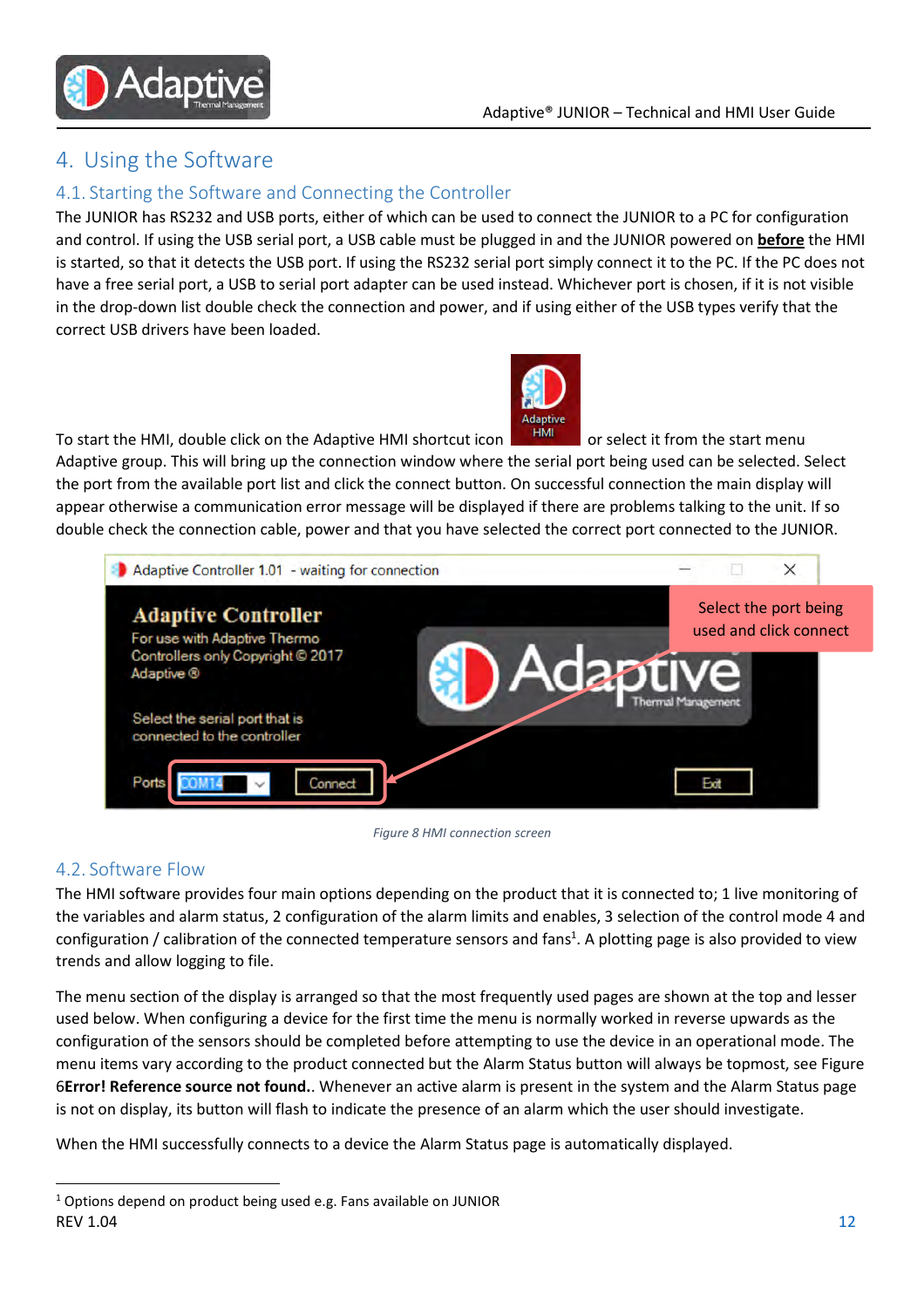

#### 4.3. Alarm Configuration Pages

The JUNIOR has configurable alarms for each sensor that can be connected, giving two alarm configuration pages; the first for the temperature sensors and the second for the fans. The specific temperature or fan is selected by using the selection buttons available.

Each alarm has individual trip threshold, Enable, Relay and Shutdown options. If the Relay option is selected any enabled alarm that trips will activate the onboard relay for the duration that the alarm is present. This relay can be used to signal externally connected equipment for example a light stack or sounder. When shutdown is enabled for an alarm, and it trips, the output drive is switched off and remains latched off until the operating mode or power is cycled.

Note: The configurable alarm limits cannot be set beyond the limits as specified in the JUNIOR datasheet.

#### 4.3.1. Temperature Sensor Alarm Configuration Page

Two configurable alarms are available for each temperature sensor detailed below. Up to four sensors can be connected and the alarms individually configured using the A, B, C or D sensor selection buttons at the top right of the configuration page – see Figure 9 below.

Note: the alarms only operate if a sensor is enabled on its configuration page irrespective of the 'alarm enables' configured on this page.



Figure 9 Example JUNIOR Temperature Alarm configuration page

#### Alarm Settings

| Alarm Type | Description / Cause                                                                                                  |
|------------|----------------------------------------------------------------------------------------------------------------------|
|            | Low Temp $^{\circ}C$ Sets lower temperature limit. Alarm trips when the measured temperature falls below this value. |
|            |                                                                                                                      |

| Alarm Enables | Result on limit exceeded                                                                              |
|---------------|-------------------------------------------------------------------------------------------------------|
| Enable        | Sets the alarm state while limit is exceeded.                                                         |
| Relay         | Activates the onboard relay for the duration that the alarm is present.                               |
| Shutdown      | Switches output drive off until reset by control mode being switched to off or board power<br>cycled. |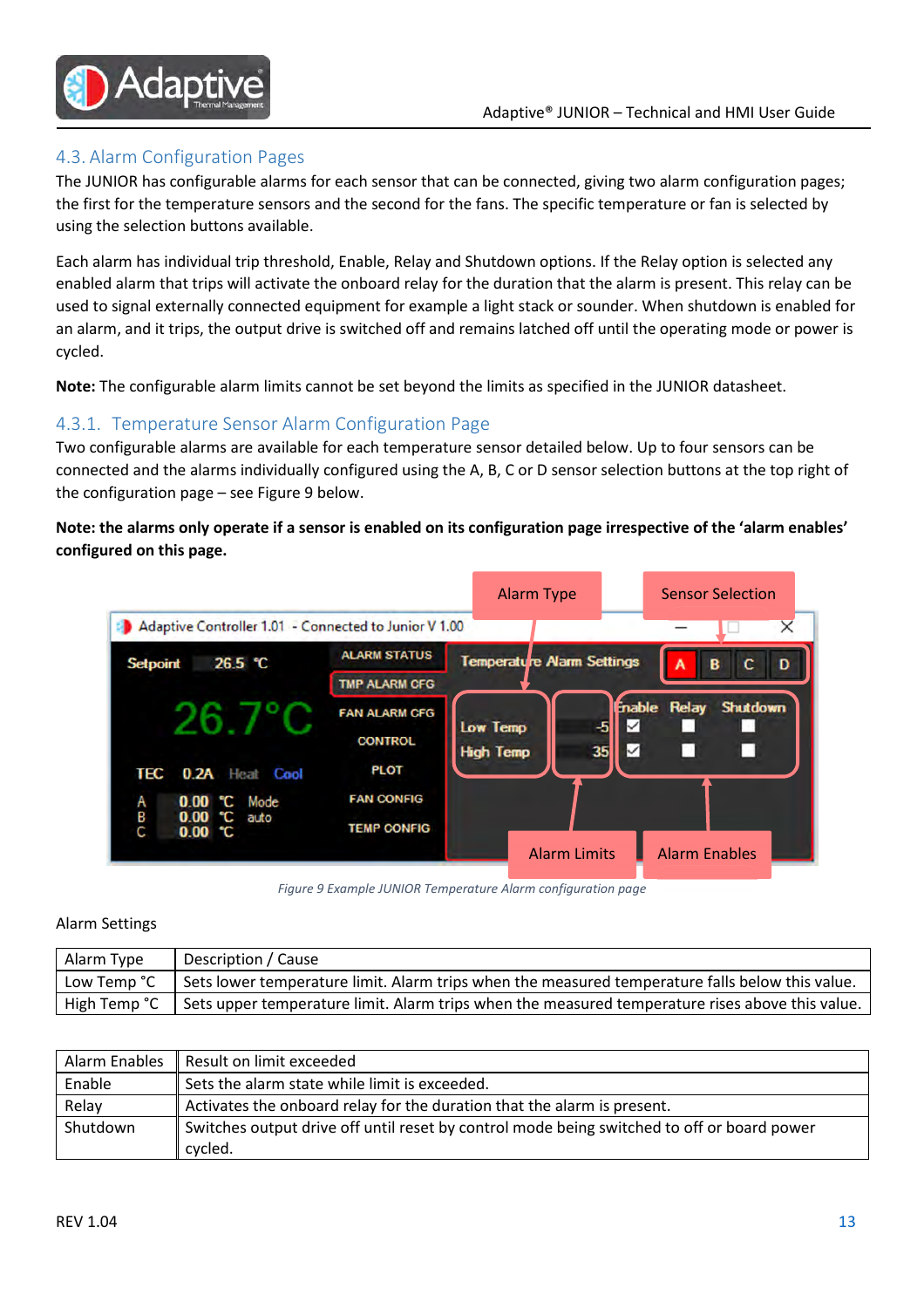

#### 4.3.2. Fan Alarm Configuration Page

Up to four configurable alarms are available for each connected fan as detailed below. Fan speed alarms are only available for 3 & 4 wire fans that have their tacho output connected. Up to three fans can be connected and the alarms individually configured using the A, B or C fan selection buttons at the top right of the configuration page – see Figure 10 below.

Note the alarms only operate if a fan is enabled on its configuration page irrespective of the alarm enables configured on this page.

|                                                       |                                             | <b>Alarm Type</b>                |                     |                       | <b>Fan Selection</b> |
|-------------------------------------------------------|---------------------------------------------|----------------------------------|---------------------|-----------------------|----------------------|
| Adaptive Controller 1.01 - Connected to Junior V 1.00 |                                             |                                  |                     |                       |                      |
| 26.5 °C<br>Setpoint                                   | <b>ALARM STATUS</b><br><b>TMP ALARM CFG</b> | Fan Alam Settings                |                     | в<br>Α                |                      |
|                                                       | <b>FAN ALARM CFG</b><br><b>CONTROL</b>      | <b>Current</b><br><b>Voltage</b> | 360<br>$\checkmark$ | mable Relay<br>✓<br>D | Shutdown<br>П        |
| TEC<br><b>0.2A</b> Heat Cool                          | <b>PLOT</b>                                 | <b>Speed High</b>                | ✓<br>3500           | п                     | □                    |
| 0.00 °C Mode<br>Α<br>B<br>0.00 °C auto<br>С<br>0.00C  | <b>FAN CONFIG</b><br><b>TEMP CONFIG</b>     | <b>Speed Low</b>                 | ∇<br>3300           | ÷.                    | o                    |
| 10 Example JUNIOR Fan Alarm configuration page        |                                             |                                  | <b>Alarm Limits</b> |                       | <b>Alarm Enables</b> |

#### Alarm Settings

Figure

 $\overline{a}$ 

| Alarm Type       | Description / Cause                                                                                       |
|------------------|-----------------------------------------------------------------------------------------------------------|
| Current (mA)     | Sets maximum fan current limit. Alarm trips when the measured current exceeds this value.                 |
| Voltage (V)      | Sets maximum fan voltage limit. Alarm trips when the measured voltage exceeds this value.                 |
| Speed High (RPM) | Sets the upper rotational speed limit. Alarm trips if the fan speed rises above this value <sup>2</sup> . |
| Speed Low (RPM)  | Sets the lower rotational speed limit. Alarm trips if the fan speed drops below this value <sup>2</sup> . |

| Alarm Enables | Result on limit exceeded                                                                              |
|---------------|-------------------------------------------------------------------------------------------------------|
| Enable        | Sets the alarm state while limit is exceeded.                                                         |
| Relay         | Activates the onboard relay for the duration that the alarm is present.                               |
| Shutdown      | Switches output drive off until reset by control mode being switched to off or board power<br>cvcled. |
|               |                                                                                                       |

 $REV 1.04$  and  $14$ <sup>2</sup> Only available for 3 and 4 wire fans providing a tacho output signal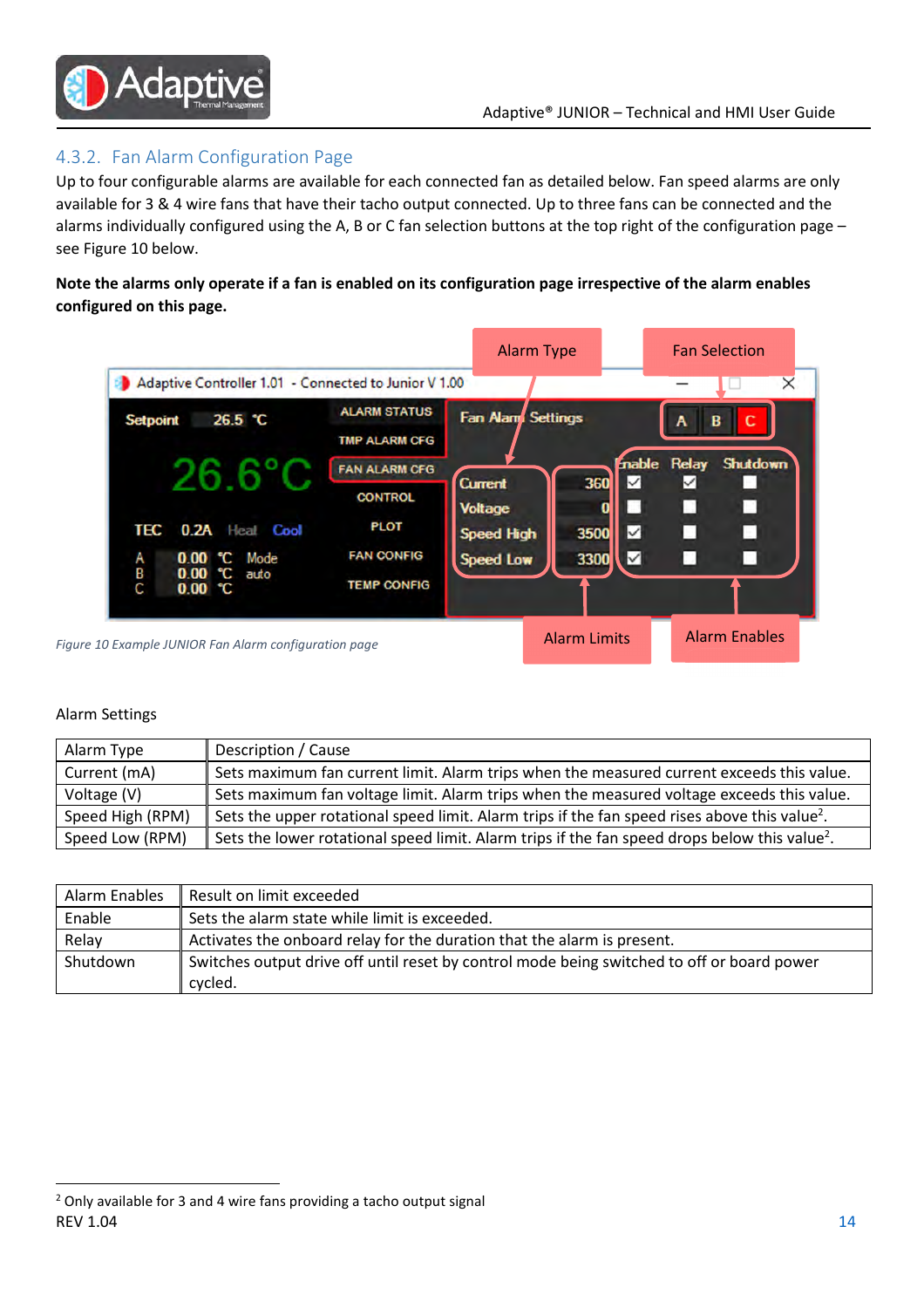Fan Alarms



#### 4.4. Alarm Status Page

Figure 11 shows a typical alarm page for JUNIOR. It displays the current status of the alarms for up to four temperature sensors and three fans<sup>3</sup>. When an alarm is active the text indicates the condition, and is highlighted in red. The latched alarms for shutdown and fault are indicated separately. A latched fault indicates an internal fault has occurred and the unit should be power cycled to clear it.

The alarms are updated once every second and clear automatically when the alarm condition clears except the shutdown or fault which have to be cleared either by switching the control mode to off or power cycling the unit.

|                                                           |                                              |                          |                        |                             | Latched Alarms |
|-----------------------------------------------------------|----------------------------------------------|--------------------------|------------------------|-----------------------------|----------------|
| Adaptive Controller 1.01 - Connected to Junior V 1.00     |                                              | <b>Temperature Alarm</b> |                        |                             | X              |
| 26.5 °C<br><b>Setpoint</b>                                | <b>ALARM STATUS</b>                          | <b>Alarm Status</b>      |                        | Shutdown                    | Fault          |
| $25.6^{\circ}$ C                                          | <b>TMP ALARM CFG</b><br><b>FAN ALARM CFG</b> | Sensor A<br>Fault        | Sensor B<br><b>OK</b>  | Sensor <sub>C</sub><br>High | Sensor D<br>OK |
| <b>TEC</b><br>$0.2A$ Het<br>Cool                          | <b>CONTROL</b><br><b>PLOT</b>                | Fan<br>Speed             | OK                     | 2<br>OK                     | 3<br>Low       |
| <b>0.00 °C</b> Mode<br>Α<br>В<br>0.00 C<br>auto<br>0.00 C | <b>FAN CONFIG</b><br><b>TEMP CONFIG</b>      | Current<br>Voltage       | <b>OK</b><br><b>OK</b> | OK<br>OK                    | OK<br>OK       |

Figure 11 Example JUNIOR Alarm status page

#### Alarm Status

 $\overline{a}$ 

|                                                                        | Alarm Type | Alarm Status                                                              | Description / Cause                                                                             |
|------------------------------------------------------------------------|------------|---------------------------------------------------------------------------|-------------------------------------------------------------------------------------------------|
| Latched<br>Alarms                                                      | Shutdown   | Active                                                                    | At least one alarm with shutdown option selected has tripped or Internal fault<br>has occurred. |
|                                                                        | Fault      | Active                                                                    | Indicates an internal fault has occurred.                                                       |
| Temperature<br>Sensor A<br>Sensors<br>Sensor B<br>Sensor C<br>Sensor D | Low        | The measured temperature value has fallen below the Low Temp limit value. |                                                                                                 |
|                                                                        |            | High                                                                      | The measured temperature value has risen above the High Temp limit value.                       |
|                                                                        |            | Fault                                                                     | The sensor is short circuit, open circuit or not connected.                                     |
| Speed<br>Fans<br>Current                                               | Low        | The fan speed has fallen below the Speed Low limit.                       |                                                                                                 |
|                                                                        |            | High                                                                      | The fan speed has gone above the Speed High limit.                                              |
|                                                                        |            | Fault                                                                     | The average bridge current exceeds the Current High limit value.                                |
|                                                                        | Voltage    | Fault                                                                     | The maximum bridge voltage exceeds the Voltage High limit value.                                |

 $REV 1.04$  and  $15$ <sup>3</sup> Alarms are only valid for the sensors or fans that are connected and enabled.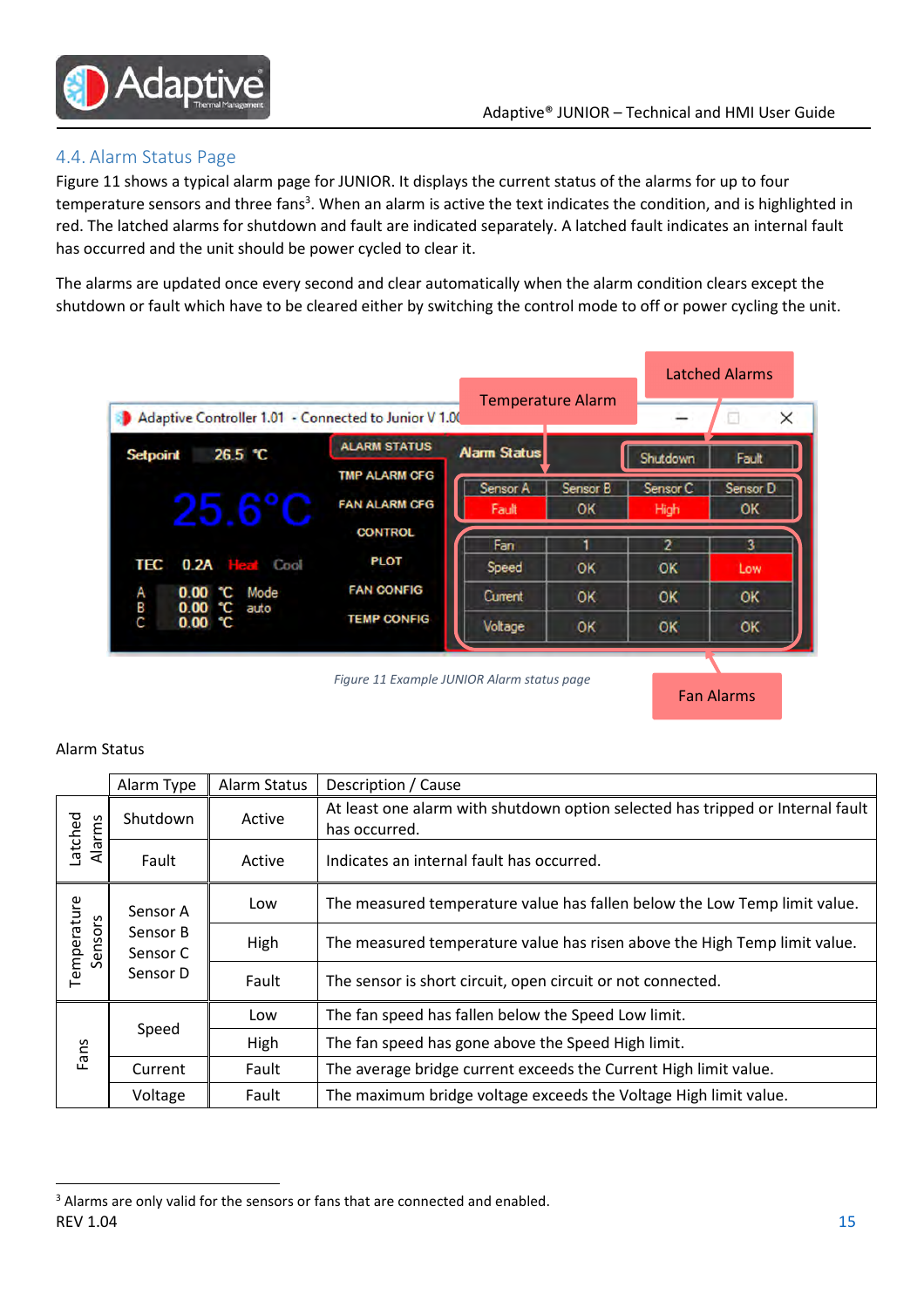

#### 4.5. Control Page



The control page provides access to the three Junior operating modes; Manual, Thermostat and PID. These are used with the temperature feedback from sensor D to maintain the temperature of the external device to the required setpoint. The Off mode is provided to switch off the control and output bridge completely. An auto-tune option is provided to aid the automatic configuration of the PID gain settings, depending on the system being controlled it will generally allow the operator to quickly set an initial PID tuning that can then be fine tuned for performance.

The output drive is also flexible, allowing bi-directional output for the TEC which is capable of both heating and cooling or uni-directional control for single heating or cooling elements. A third option is the ability to drive a logic level TRIAC module via the auxiliary output. The output mode is only selectable when the controller is in the Off mode. Care should be taken to ensure that the connected device is compatible with the selected output drive method.

Note: Off mode is also used for clearing shutdown alarms.

#### 4.5.1. Manual Control Mode

This is an open loop mode that allows the user to set the drive output at a fixed value of its maximum. The temperature sensor connected to sensor D is not used as there is no temperature feedback, likewise the setpoint entered is a percentage of output instead of degrees C.

This mode would normally be used to confirm the operation of the heating, cooling or heating/cooling module that is attached, or for a system that requires a constant heat input where its effect from its external environmental is very low.



Figure 13 Manual operating mode

The actual output value is also determined by what output mode has been selected see Table 6 and Figure 14 below. Note the output mode can only be changed when the control mode is set to Off. Before changing modes ensure that the module connected is suitable for the polarity chosen.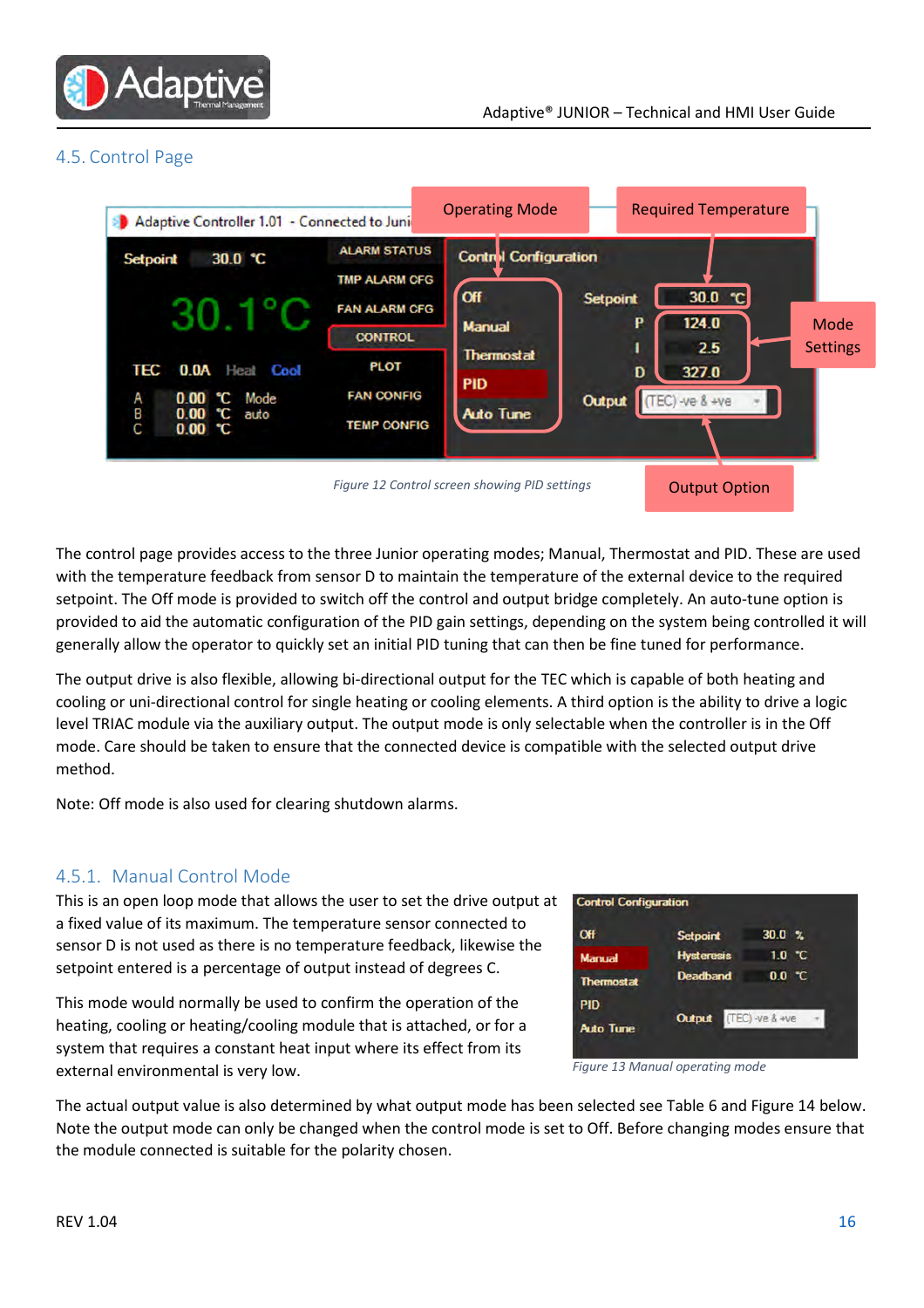**Control Configuration** 

**Control Configuration** 

Off

Manual

**Thermostal PID** 

Off Manual Thermosta PID

**Auto Tune** 

| Figure 14 Selecting the output drive method when |
|--------------------------------------------------|
| the control mode is OFF                          |

Output

the control mode is OFF

 $25.0 °C$ 

 $0.0 C$ 

 $10$ ۴C

 $(TEC) -ve 8 +ve$ 

Figure 15 Thermostat operating mode

Dead-band is similar to hysteresis, but where hysteresis is used to prevent the output switching unnecessarily, deadband switches off the output completely while the temperature is within its window.

The switching on point for the heater is (setpoint – dead-band – hysteresis) and for switching on the cooler (setpoint + dead-band + hysteresis). The heater switches off at (setpoint – dead-band) and the cooler switches off at (setpoint + dead-band).

Examples of typical output switching for both these modes is shown in the diagram below. Note to make the switching points clearer in the diagram below, the heater will always be on below 23°C and the cooler always on above 27°C.



|                    | Setpoint 0 to 100 % of full input voltage |                           |                             |
|--------------------|-------------------------------------------|---------------------------|-----------------------------|
| Output mode        | 0%                                        | 50%                       | 100%                        |
| $(TEC) - ve > +ve$ | Full negative<br>output                   | 0v                        | Full positive output        |
| (Other) +ve only   | Zero output                               | 50% of positive<br>output | 100 % of positive<br>output |
| (Other) TRIAC      | 0% duty cycle                             | 50% duty cycle            | 100 % duty cycle            |

Table 6 Output drive polarity based on output mode and drive level

### 4.5.2. Thermostat Control Mode

Adapt

This mode works in the same way that a mechanical thermostat would except that it has programmable hysteresis and dead band controls. It maintains the temperature measured on sensor D's input to the setpoint entered using the values entered for hysteresis and dead band.

Hysteresis is used in systems to stop the control from continually switching back and forth when the temperature is close to the setpoint. In a mechanical system this reduces wear and tear of the parts and also energy. Wear is less of a problem in modern systems but energy and switching are still important.

23 25 27 Setpoint °C 2°C hysteresis without dead-band 23 24 25 26 27 Setpoint °C 1°C hysteresis with 1°C dead-band Heater on Heater switch on/off Cooler on Cooler switch on/off



**Setpoint Hysteresis** 

Deadhand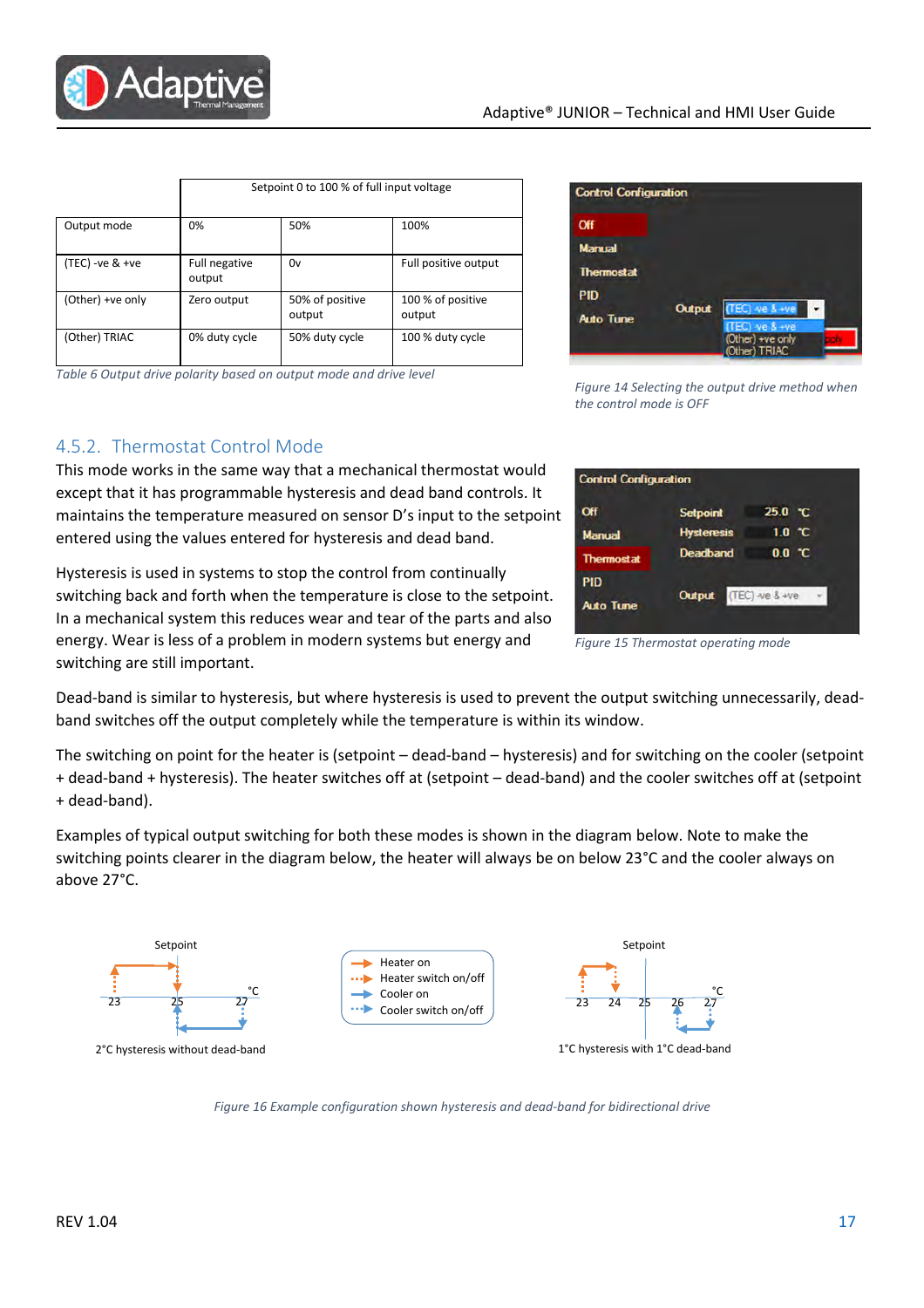

#### 4.5.3. PID Control Mode

This mode provides access to Proportional, Integral and Differential control (PID). In this mode the output is continuously adjusted based on feedback from temperature sensor D and the P, I & D terms to maintain the setpoint accurately.

The controller can also be used in PI or just P control with lower accuracy by setting the I or D terms to zero. To use this mode simply enter the P, I and D terms as necessary. If you are setting up a new system it is recommended to use the auto tune mode described below and then fine tune the values for performance. If you are manually



Figure 17 PID Operating mode

tuning the PID loop then note that the values entered during tuning can often cause the system to oscillate and also drive the output bridge to either limit very easily, so could easily damage process product.

#### 4.5.4. PID Auto Tune Mode

Tuning PID control systems can be a difficult task, taking significant time to produce the best compromise between speed of response, minimal over shoot, tight control band and stability. JUNIOR provides a built-in method to achieve this for you. The auto tune process will drive the output in both directions while measuring the resultant response of the connected system. After a number of cycles, the software will analyse the data and produce P, I and D terms that will be suitable for most systems. These settings will not be as aggressive as they could be so that JUNIOR can tune the widest range of systems, and provide stable control. It is therefore suggested that the auto tune procedure is performed to quickly provide a usable set that can later be tuned and optimised for the expected operating conditions.

Warning: The auto tune process will provide full positive and negative step outputs, so the connected system must be able to handle the maximum drive levels safely and without causing damage. The time taken to perform the auto tune varies with each system but is normally 5 to 10 minutes, however it may continue considerably longer if the output of the system is low or faulty. The system should be supervised until the auto tune process has completed.

Tips for the auto tune process

 $\overline{a}$ 

- Before starting the tuning process ensure that you have tested all the sensor inputs and output connections that will be used and that they are working correctly. Note the outputs can be driven fully positive and negative easily by using the manual control mode to test.
- Tune the system when it is at or close to its normal operating conditions.
- Use the plot window to observe sensor D output and the bridge current. This will give you visual feedback of the process and see the cyclic steps being produced.

To start the auto tune select the control page, press the Auto Tune button and click apply, see Figure 18. The process will now start and will complete after a minimum of three cycles have been observed or stop at ten if the measurements are noisy or uneven<sup>4</sup>. If ten cycles pass, it indicates that the auto tune algorithm could not determine the measurements correctly and the mode will switch to off. If this is the case verify the connections including the polarity of the temperature sensors and output drive and repeat if necessary.



Figure 18 Start of the Auto Tune process

 $REV 1.04$  and  $18$ <sup>4</sup> Note if the measurements are low or unobservable it may continue indefinitely.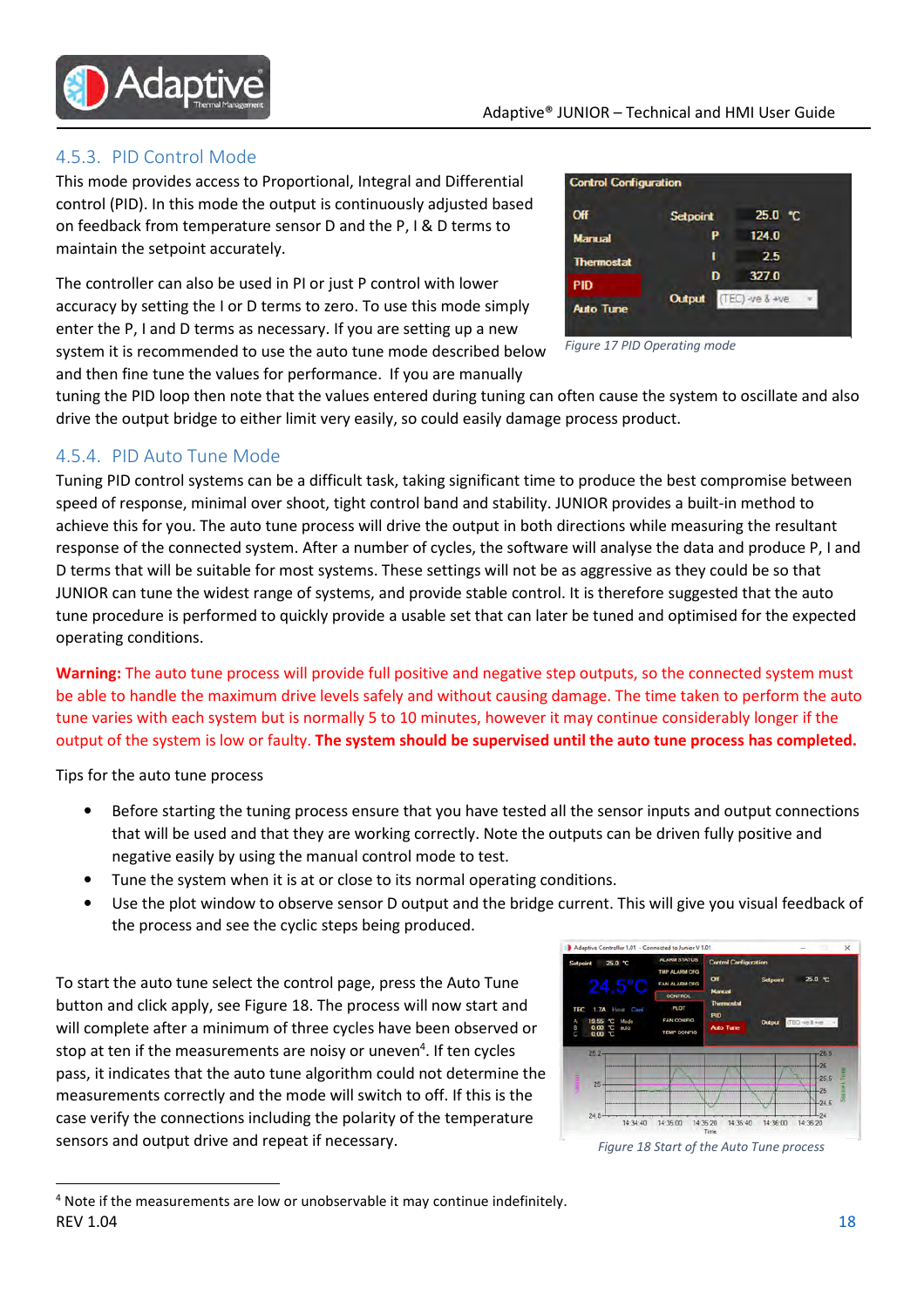

When the auto tune completes successfully the P, I and D gain terms will be automatically updated with the results and the control mode will swap to PID. Figure 19 shows the plot after tuning, you can see the end of the last tuning cycle and then the transient to the new setpoint value.

The system should now be tested for transient response and at the expected extremes of the system range to ensure it remains stable at all times. The tuning results can now be used as a starting point for finer tuning to increase system performance.

#### Adaptive® JUNIOR – Technical and HMI User Guide



Figure 19 End of Auto Tune sequence

Warning: As an algorithm is being used to perform the auto tune and cannot be exposed to all the disturbances or adjustments possible, it is up to the user to confirm the tuning is suitable. Over temperature, under temperature and over current alarms should always be employed in the system to ensure adequate protection to the user and equipment from oscillatory or prolonged full-scale outputs.

#### 4.5.5. PID Basics Explained

The PID control method works by first calculating the error between the actual and desired temperature (setpoint – sensor D feedback). This error is then multiplied by the P (Proportional) gain value to give an output that is proportional to the error. This output will reduce the resulting error and so on. However, this has a limitation as there must be an error present to produce an output to maintain the temperature. The larger the drive that is required the larger the error is needed to produce it. The P gain could be increased to reduce the error but repeatedly doing so will eventually cause the system to oscillate as the output is driven strongly on the small errors. Proportional control will give output that will overshoot the setpoint and always remain short of the desired temperature. It is not suited to situations that have large variations in the load.

The I (Integral) term is used to reduce the remaining error left by the P term. It does this by accumulating the error over time (integrating) and adding the result to the output. As the temperature reaches the setpoint and the error becomes too small to have any effect on the P term the I term becomes dominant and continues to reduce the error to zero. Although this results in little or no error it comes at the cost of speed as the system response is reduced.

The final option to control the output is to look at the change of the error over time, this is the Differential and it is adjusted using the D term. When the error isn't changing much the output from this term will be low, however if there is sudden disturbance or the setpoint is adjusted the resulting error will change sharply. This large change over a short period will provide a strong output to quickly move the temperature, and as the temperature starts to move towards the setpoint the rate of change will start to reduce, reducing the output drive. This has the effect of being able to quickly respond to changes without overdriving the output as the error reduces.

Tuning a system is finding the right combination of PI or PID values that produce the best response. For example, too much P will give overshoot, too large I will reduce the response speed and too much D will amplify any noise present in the system. Incorrect values will also lead to instability and oscillation of the temperature around the setpoint.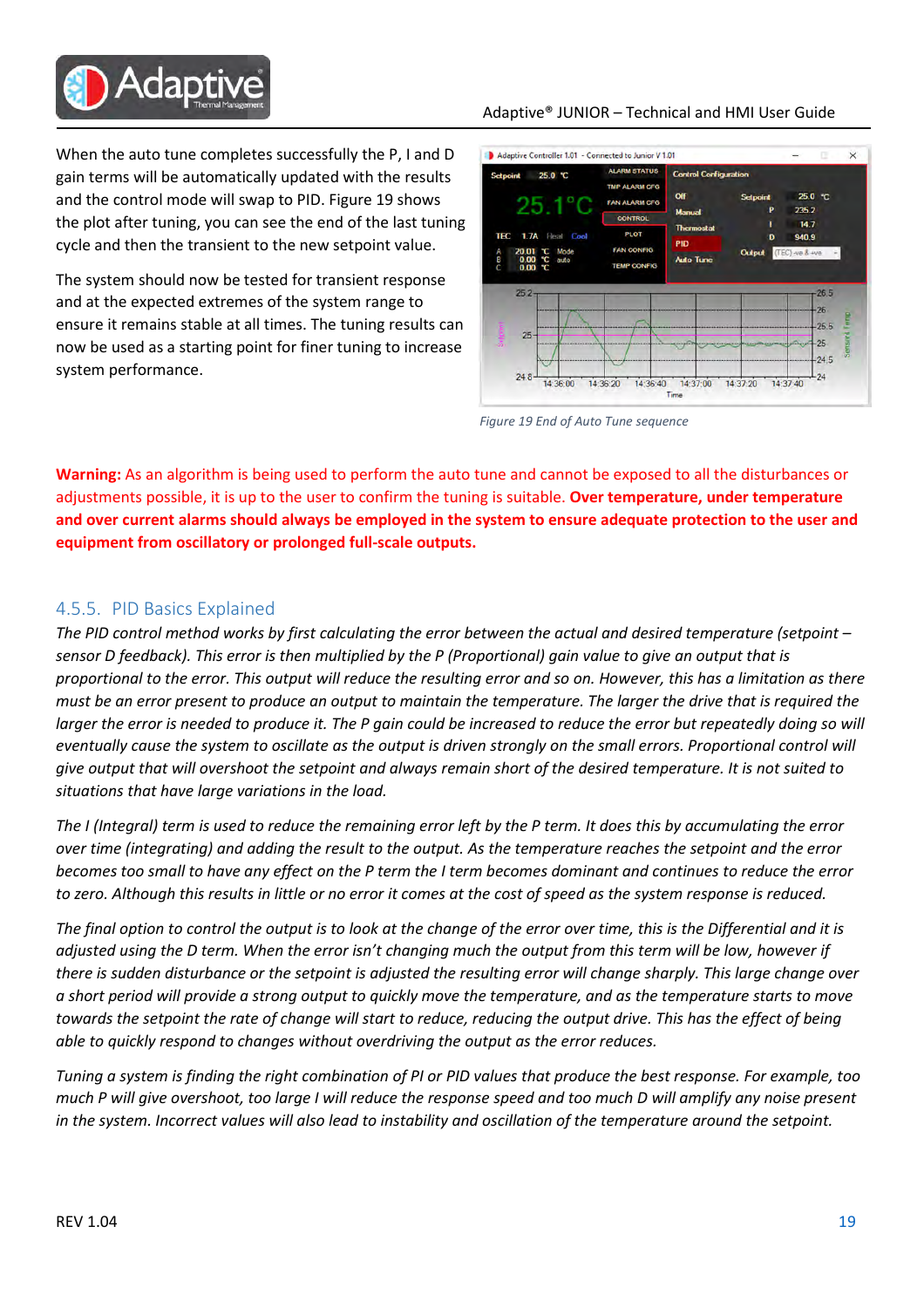



Figure 20 Realtime plotting and logging

The HMI provides basic plotting and logging facilities that can be used to check the operation of the system or monitor the performance. It is not intended for production or extended logging as the log is maintained in one plain text file with minimum validation.

Up to two traces can be selected using the drop-down lists Line 1 & 2. The items are sampled once a second and added to the trace. If logging has been selected they are also recorded to the text file that was selected. The items selected can be changed at any point, but on doing so the trace is cleared before plotting resumes with the new items. If the items are changed whilst logging to a file is in progress the logging simply carries forward with the new items being logged, causing a discontinuity in the log file.

The display options settings affect how the scope data is displayed this no effect on logging.

| Display Option | Effect                                                                                                                                                                                         |  |
|----------------|------------------------------------------------------------------------------------------------------------------------------------------------------------------------------------------------|--|
| Show Scope     | Displays the scope in a window below the main application display.                                                                                                                             |  |
| Auto scale     | Increases or decreases the Y axis range so that all the recorded Y values fit within the axis.                                                                                                 |  |
| Clear data     | Erases the current data from the trace, using this when Auto Scale is selected causes the axis to<br>expand the range to fit                                                                   |  |
| Time Span      | This can be used to adjust the plots X axis from 1 minute to 24 hours, this can be done at any<br>point and does not cause any loss of data as the data is stored in a rolling 24-hour buffer. |  |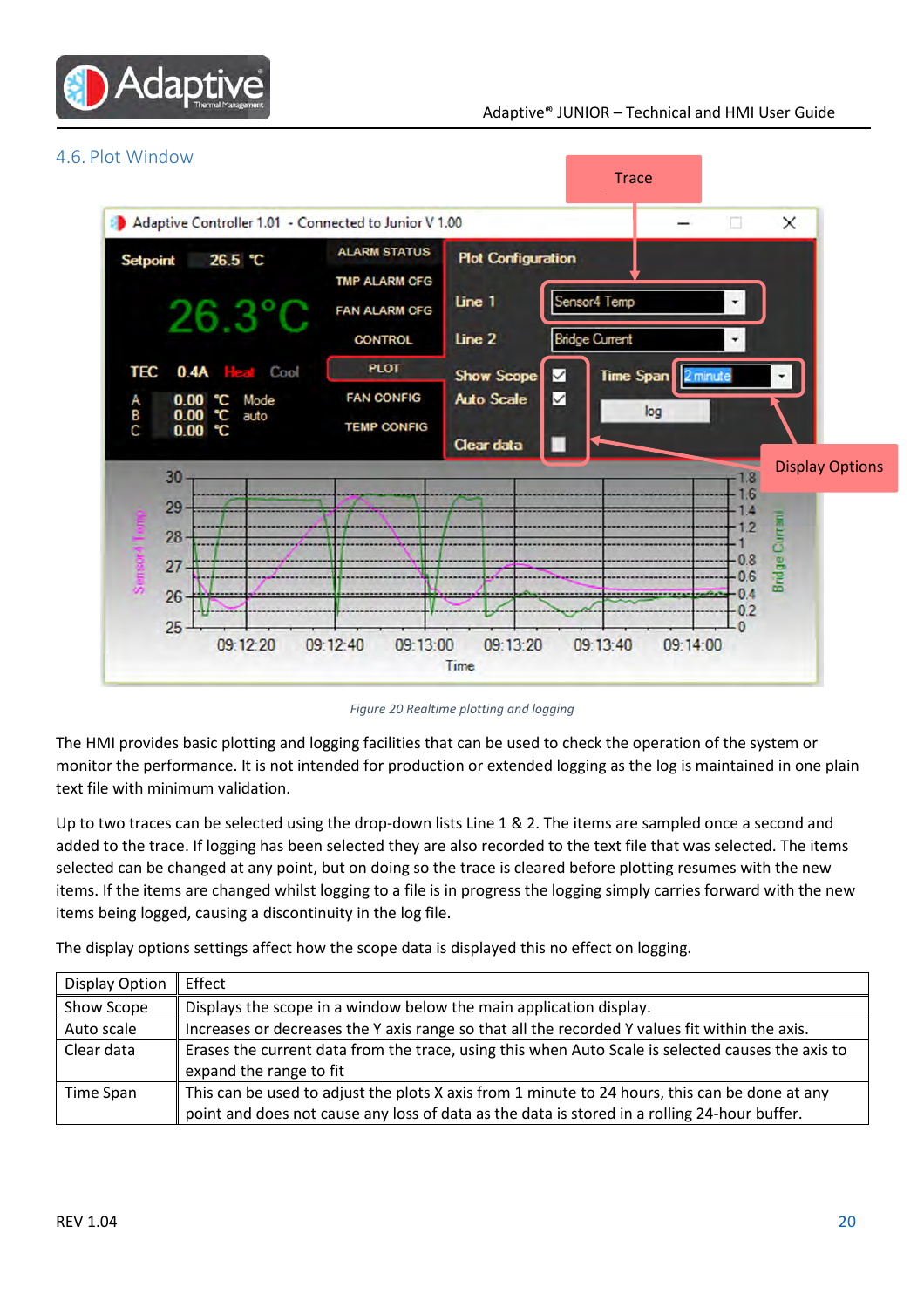

The data being plotted can also be logged to a file, this is achieved by clicking on the log button and entering a file name. The data is recorded in a comma separated format, which if the file name ends with the extension '.csv' can easily be opened in Microsoft Excel. When logging is in progress the button changes to 'Stop logging'.

| cyclo.txt - Notepad                  |  |  |  |
|--------------------------------------|--|--|--|
| File Edit Format View Help           |  |  |  |
| Time, Sensor1 Temp, Itec             |  |  |  |
| 2017 01 12 12:53:11, 44.6468, 1.4404 |  |  |  |
| 2017 01 12 12:53:12, 44.7769, 1.416  |  |  |  |
| 2017 01 12 12:53:13, 44.7769, 1.4404 |  |  |  |
| 2017 01 12 12:53:14, 44.7769, 1.4404 |  |  |  |
| 2017 01 12 12:53:15, 45.3008, 1.4404 |  |  |  |
| 2017 01 12 12:53:16, 45.4325, 1.416  |  |  |  |
| 2017 01 12 12:53:17, 45.697, 1.416   |  |  |  |
| 2017 01 12 12:53:18, 46.0961, 1.416  |  |  |  |
| 2017 01 12 12:53:19, 46.4981, 1.3916 |  |  |  |
| 2017 01 12 12:53:20, 46.7679, 1.3916 |  |  |  |
| 2017 01 12 12:53:21, 47.039, 1.416   |  |  |  |
| 2017 01 12 12:53:22, 47.175, 1.3916  |  |  |  |

Figure 21 Sample log file showing CSV data format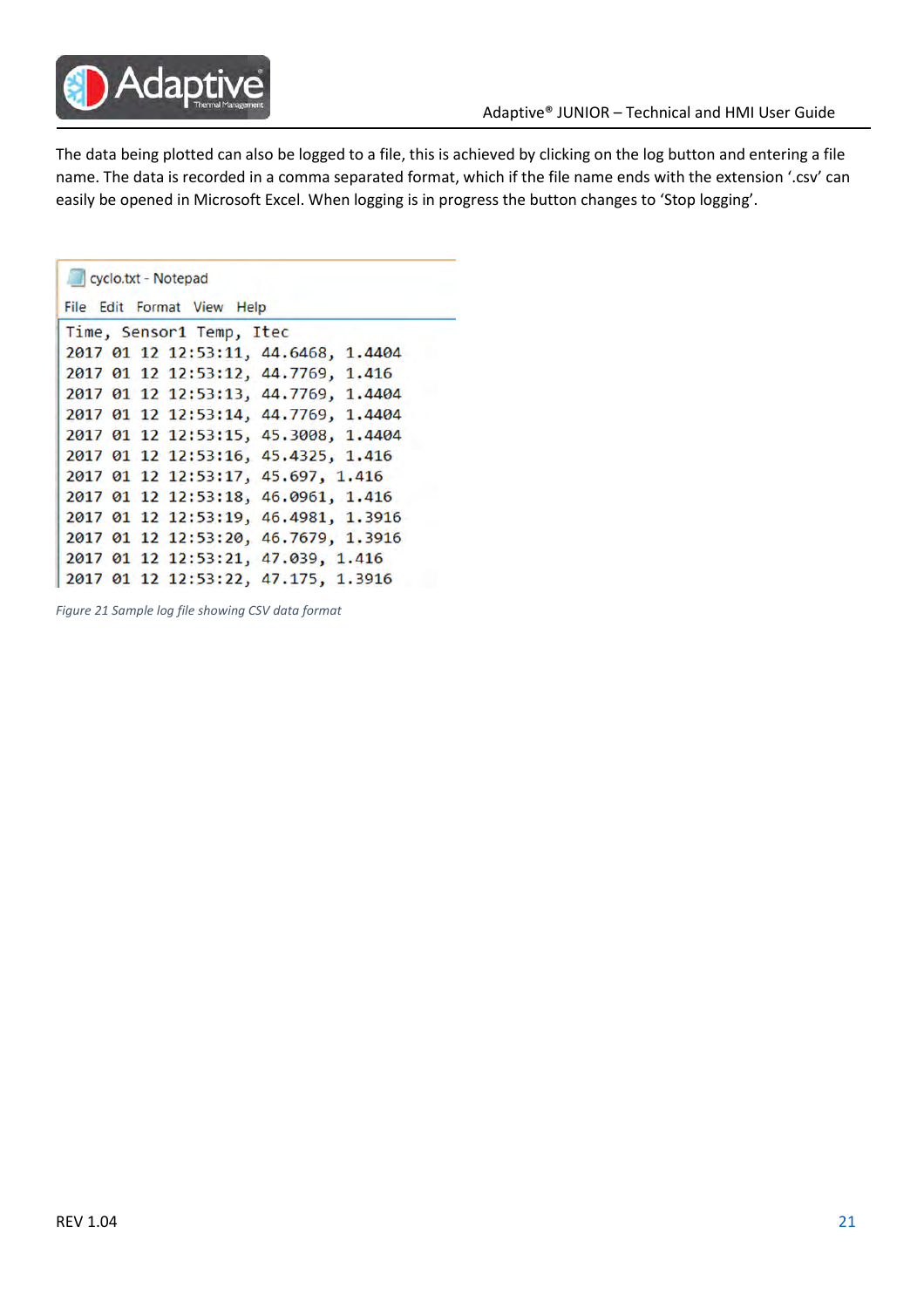

#### 4.7. Fan Configuration Page

One to three fans can be connected to JUNIOR and can range from simple 2 wires with no feedback, 3 wires with speed feedback or 4 wires with both speed feedback and control. Each connected fan can be any of the allowed types the only restriction is that all the fans MUST use the same supply voltage. The fan supply voltage can either be the same as the JUNIOR supply or use the programmable onboard fan supply.



Figure 22 Fan configuration Page

To use the JUNIOR supply for powering the fans fit shorting jumpers across the 2-pin headers P11, 12 & 13 for the fans intended to be driven. Alternatively, to use the on board programmable supply ensure all three jumpers P11, 12 & 13 are removed (any that are fitted will cause that particular fan to be supplied from the input) and then select the required supply voltage of 5V, 12V or 24V from the fan voltage option drop down list.

Note: When using the programmable PSU the supply voltage should be above the selected fan voltage to ensure correct regulation of the fan supply.

Use the instruction list below to configure each fan that is connected.

- 1. Use the Connection drop down selection box for the selected fan number and choose 2,3 or 4-wire to suit the fan being connected.
- 2. If the fan is 4-wire the desired speed control mode should be selected using the Mode selection box.
- 3. For PWM enter the required demand 0 to 100% to set the nominal fan speed.
- 4. For RPM enter the fan speed required, noting the acceptable limits available.
- 5. Set up the fan alarms as required for current, voltage and speed using the Fan Alarm Configuration Page.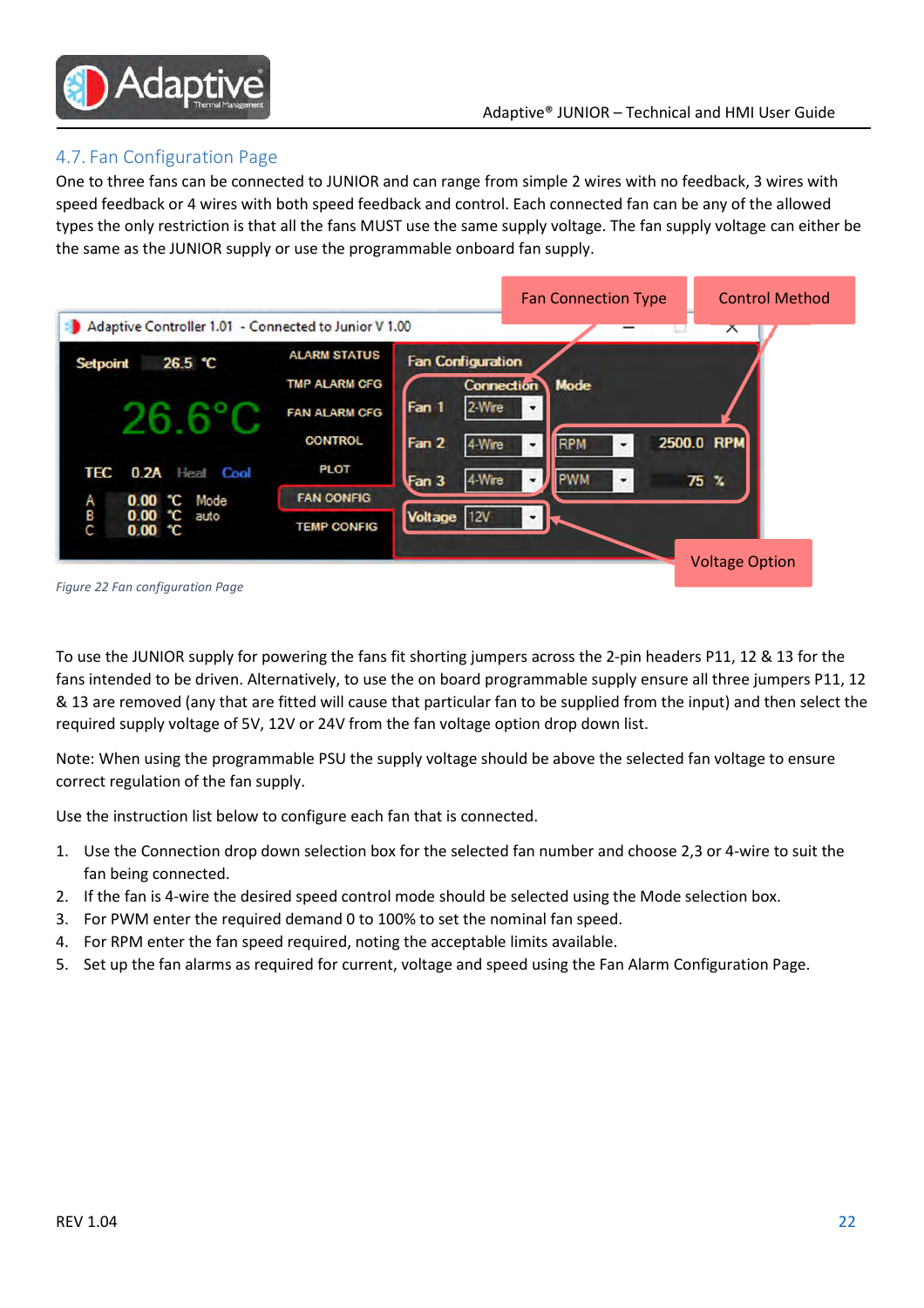

#### 4.8. Temperature Configuration Page

JUNIOR can use either NTC thermistor or K-type thermocouples for sensing temperature. Up to four sensors can be connected and all can be individually selected as NTC or thermocouple.

Note: Sensor D is used for the temperature feedback for the controller so must always be fitted.

This page is used to configure both the number and type of sensors that are connected to the JUNIOR. This will only be required the first time the JUNIOR is setup or if any of the sensors are replaced. To configure a sensor, select it using the sensor selection buttons at the top right of the page, select the sensor type from the drop-down box and enter any required parameters then click apply.



Figure 23 Sensor configuration for JUNIOR

#### 4.8.1. Using NTC Thermistors

The resistance of a thermistor changes with temperature which is highly dependent on the materials used for its manufacture. Manufacturers therefore provide constants for use in the conversion between resistance and temperature. If the datasheet does not provide the A, B and C constants required for the configuration they can be calculated by using freely available NTC coefficient calculators. These take three temperature / resistance pairs from the datasheet and produce the A, B and C coefficients, choose temperatures at the extremes of the expected operating conditions for the unit to achieve the best accuracy when the temperature is converted. Note the form expects the small coefficients to be multiplied as shown before being entered.

#### 4.8.2. Using K Type Thermocouples

Thermocouples are devices that use two dissimilar metals to create a voltage that is relative to the temperature that the junction is held at. The way the voltage changes over temperature is dependent of the material used for the two wires and these are classified into a number of types. The JUNIOR is configured to only work with K-Type thermocouples. To setup the JUNIOR to use a thermocouple, select K-Type from the sensor type drop down box and click apply, there are no other settings required for using thermocouples.



Figure 24 Selection of a K type thermocouple from the sensor configuration page

Note: ensure the thermocouple has been wired to the board with the correct polarity.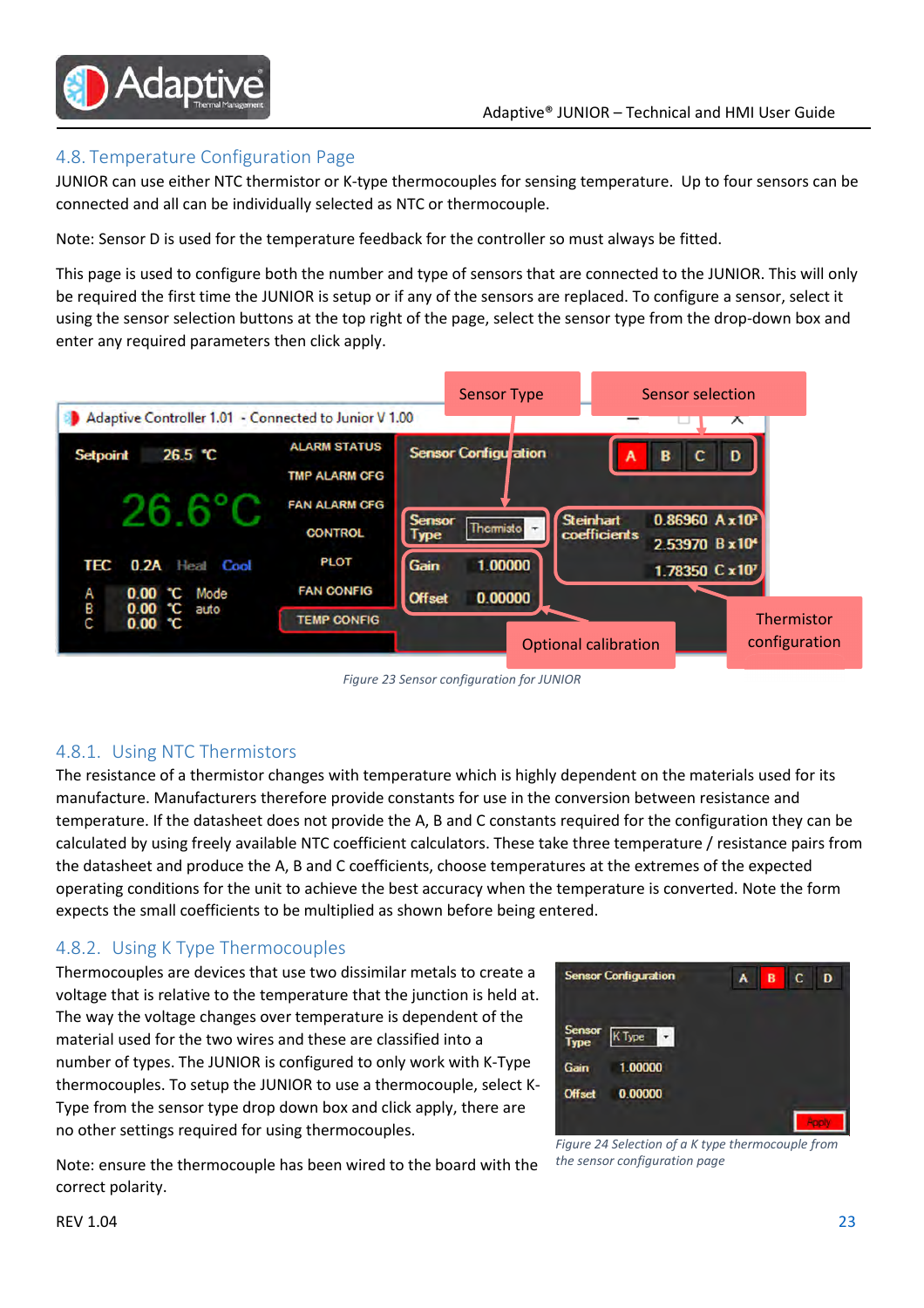

#### 4.8.3. Optional Calibration

The firmware provides an optional calibration facility which can be used to either improve the accuracy of the temperature sensors being used or adjust for thermal offsets present in the system. For example, a thermistor will be specified over a given temperature range for a specified accuracy, but this may be much larger than the required operating range. By calibrating it over a smaller range the accuracy can be increased. The calibration can also be used to minimise errors when a temperature offset exists such as when the temperature sensor is not located close to the energy source.

The gain and offset values are used to apply a straight-line adjustment to the temperature measurement. The values are typically calculated by taking two measurements of both the indicated temperature on the controller and that from a separate calibrated temperature indicator at the two extremes of the range being used. These four values are then used to calculate the gain and offset to apply, minimising the error across the range.

Each sensor has a set of Gain and Offset parameters that can be entered in the boxes shown in Figure 23 above.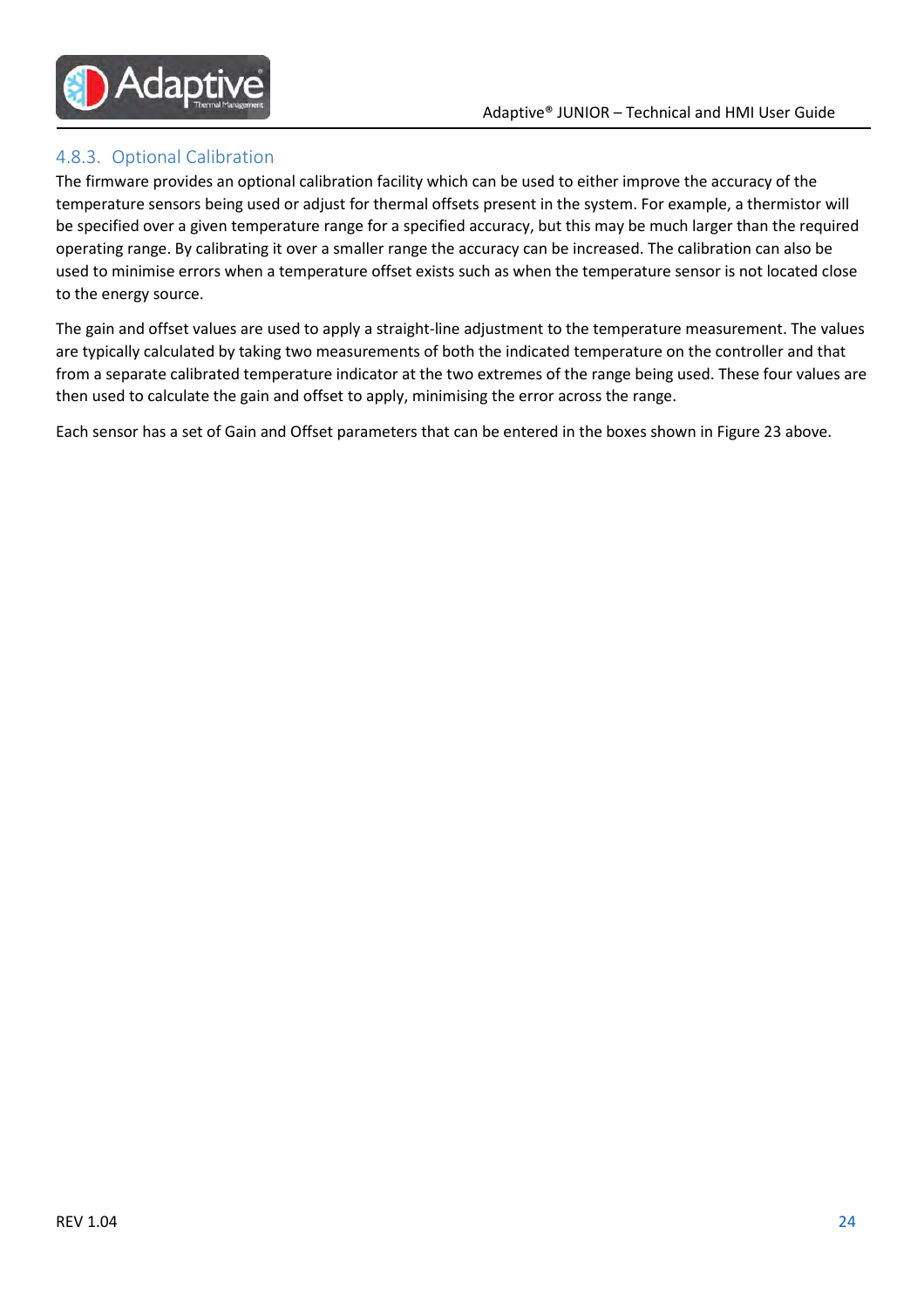

# 5. Appendix 1 JUNIOR Communication Interface

#### 5.1. Serial Protocol and Settings

The JUNIOR serial connection provides a serial communication port with the following settings;

| Baud rate | Data bits | Stop bits | Parity |
|-----------|-----------|-----------|--------|
| 115,200   | 8         |           | None   |

Although this document describes the use of the Adaptive HMI with the JUNIOR, any Terminal program may be used to communicate and control the JUNIOR as long as it adheres to the protocol outlined below.

All commands are sent using 8-bit ASCII characters starting with \$ and terminated with carriage return, line feed. The characters can be upper case, lower case or mixed and with or without spaces.

Numeric values may be integer or real, however exponent forms are not accepted and will return an 'Error\_6 unexpected data <command that was used>'

Some example commands are shown below, note the < and > are not part of the command and are not typed.

| Command                    | Result                                   | Description                                 |  |
|----------------------------|------------------------------------------|---------------------------------------------|--|
| SID < c r > l f            | ID=Junior Temperature Controller V1.01   | Reads the identification                    |  |
|                            | ETDYN (c) Nov 27 2017 <cr><lf></lf></cr> |                                             |  |
| \$REG 1 <cr><lf></lf></cr> | REG $1=320 < c$ r $>$ lf $>$             | Reads the status register                   |  |
| $$REG 4=25 < cr>15$        | REG 4=25.0000 <cr><lf></lf></cr>         | Writes to the setpoint register and returns |  |
|                            |                                          | the new value stored                        |  |

#### 5.2. Commands, Register Set and Limits

The table below shows the commands available using the interface.

| Command     | Description                                | <b>Notes</b>                                       |
|-------------|--------------------------------------------|----------------------------------------------------|
| <b>VER</b>  | Returns the version of firmware programmed |                                                    |
| ID          | Returns the device identifier string       |                                                    |
| <b>REG</b>  | Provides access to the internal registers  | Use REG n to read register n                       |
|             |                                            | Use REG $n = x.y$ to write value x.y to register n |
| <b>RUN</b>  | Turns on the output drive                  | Unconditionally starts control                     |
| <b>STOP</b> | Turns off the output drive                 | Unconditionally stops control (uses shutdown)      |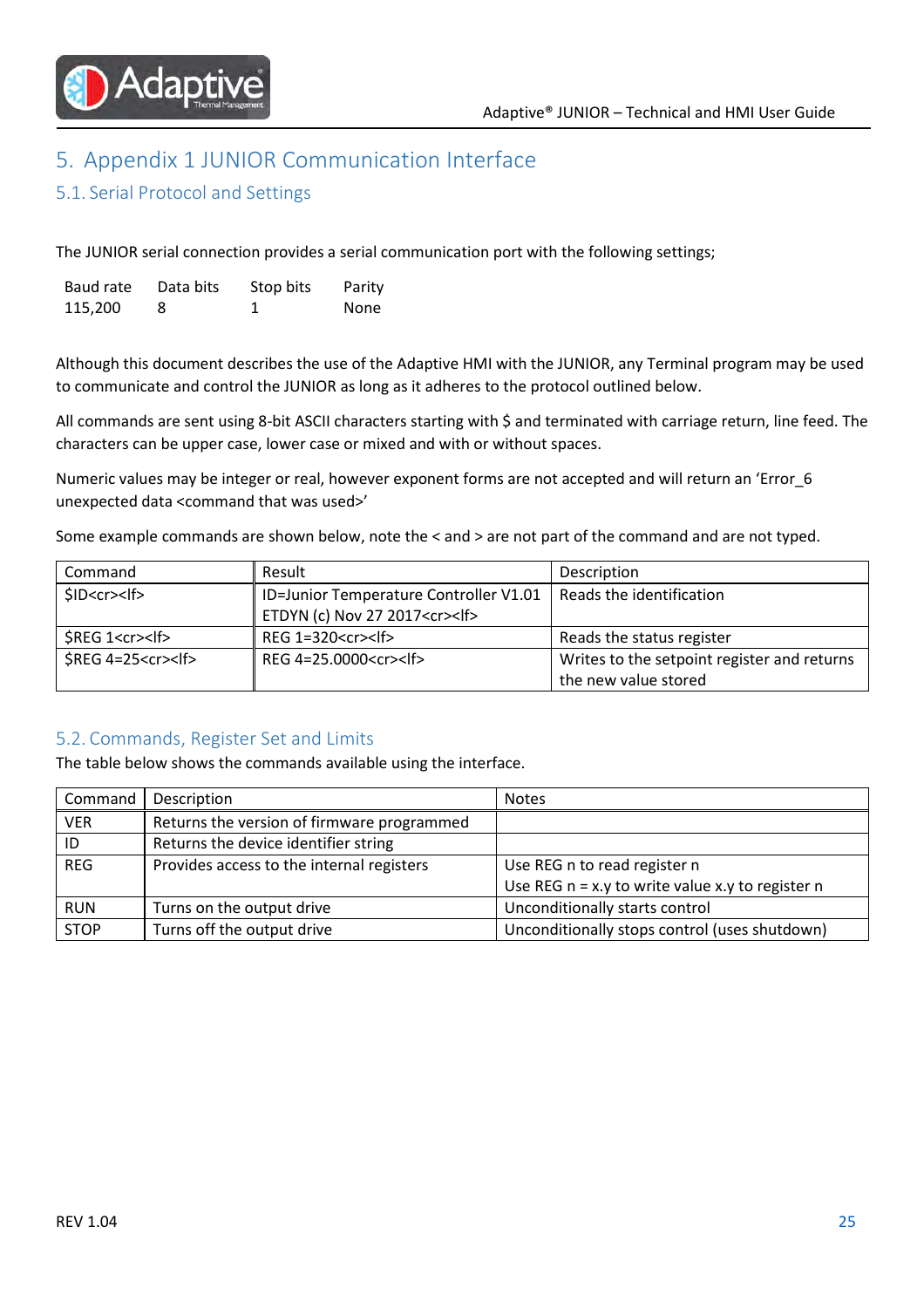

The following tables lists the registers available in the JUNIOR with a brief description and any restrictions.

| <b>Register Number</b> | Type           | Limits                     | Description                                    |
|------------------------|----------------|----------------------------|------------------------------------------------|
| 0                      | Integer        | Read only                  | Firmware Version number                        |
| $\mathbf{1}$           | Integer        | See Table 7                | <b>Status</b>                                  |
| $\overline{2}$         | Integer        | $0$ to $4$                 | Control mode                                   |
|                        |                |                            | $0 = OFF$                                      |
|                        |                |                            | $1 =$ Manual                                   |
|                        |                |                            | $2 = Thermostat$                               |
|                        |                |                            | $3 = PID$                                      |
|                        |                |                            | $4 =$ Auto tune                                |
| 3                      | Integer        | $0$ to $3$                 | Output drive option                            |
|                        |                |                            | $0 = Positive only$                            |
|                        |                |                            | $1 =$ Negative only                            |
|                        |                |                            | 2 = Bidirectional                              |
|                        |                |                            | $3 = TRIAC output$                             |
| 4                      | Floating point | $-50$ to $+250^{\circ}$ C  | Setpoint                                       |
| 5                      | Floating point | $-10000.0$ to $+10000.0$   | Proportional gain term                         |
| 6                      | Floating point | $-10000.0$ to $+10000.0$   | Integral gain term                             |
| 7                      | Floating point | -10000.0 to +10000.0       | Differential gain term                         |
| 8                      | Floating point | -10.0°C to +10.0°C         | Hysteresis                                     |
| 9                      | Floating point | -10.0°C to +10.0°C         | Deadband                                       |
| 10                     | Integer        | 0 to 255                   | Slew rate on output                            |
|                        |                |                            | $0 = none$                                     |
|                        |                |                            | $1 = max$                                      |
|                        |                |                            | $255 = min$                                    |
| 11=A, 12=B, 13=C, 14=D | Integer        | $0$ to $2$                 | Temperature sensor type connected to input (x) |
|                        |                |                            | $0 = None$                                     |
|                        |                |                            | $1 = K$ type                                   |
|                        |                |                            | $2 = NTC$ Thermistor                           |
| 15=A, 16=B, 17=C       | Floating point | $-100000.0$ to $+100000.0$ | Steinhart Coefficient (x) for sensor A         |
| 18=A, 19=B, 20=C       | Floating point | -100000.0 to +100000.0     | Steinhart Coefficient (x) for sensor B         |
| 21=A, 22=B, 23=C       | Floating point | $-100000.0$ to $+100000.0$ | Steinhart Coefficient (x) for sensor C         |
| 24=A, 25=B, 26=C       | Floating point | $-100000.0$ to $+100000.0$ | Steinhart Coefficient (x) for sensor D         |
| 27=A, 29=B, 31=C, 33=D | Integer        | -1000 to +1000°C           | Temperature alarm low limit for sensor (x)     |
| 28=A, 30=B, 32=C, 34=D | Integer        | -1000 to +1000°C           | Temperature alarm high limit for sensor (x)    |
| 35                     | Integer        | See Table 8                | Temperature alarm enables                      |
| 36                     | Integer        | See Table 8                | Temperature relay enables                      |
| 37                     | Integer        | See Table 8                | Temperature shutdown enables                   |
| 38                     | Integer        | See Table 9                | Current temperature alarm status               |
| $39=1, 47=2, 55=3$     | Integer        | $0$ to $3$                 | Fan Type for fan (x)                           |
|                        |                |                            | $0 = None$                                     |
|                        |                |                            | $1 = 2$ Wire                                   |
|                        |                |                            | $2 = 3$ Wire                                   |
|                        |                |                            | $3 = 4$ Wire                                   |
| $40=1, 48=2, 56=3$     | Integer        | $0$ to $2$                 | Fan Mode                                       |
|                        |                |                            | $0 = OFF$                                      |
|                        |                |                            | $1 = PWM$                                      |
|                        |                |                            | $2 = RPM$                                      |
| $41=1, 49=2, 57=3$     | Integer        | 0 to 16000 RPM or          | Speed demand for fan (x)                       |
|                        |                | 0 to 100% PWM              |                                                |
| $42=1, 50=2, 58=3$     | Integer        | 0 to 5000mA                | Fan (x) over current alarm limit               |
| $43=1, 51=2, 59=3$     | Integer        | 0 to 50V                   | Fan (x) over voltage alarm limit               |
| $44=1, 52=2, 60=3$     | Integer        | 0 to 16000 RPM             | Fan (x) lower speed alarm limit                |
| $45=1, 53=2, 61=3$     | Integer        | 0 to 16000 RPM             | Fan (x) upper speed alarm limit                |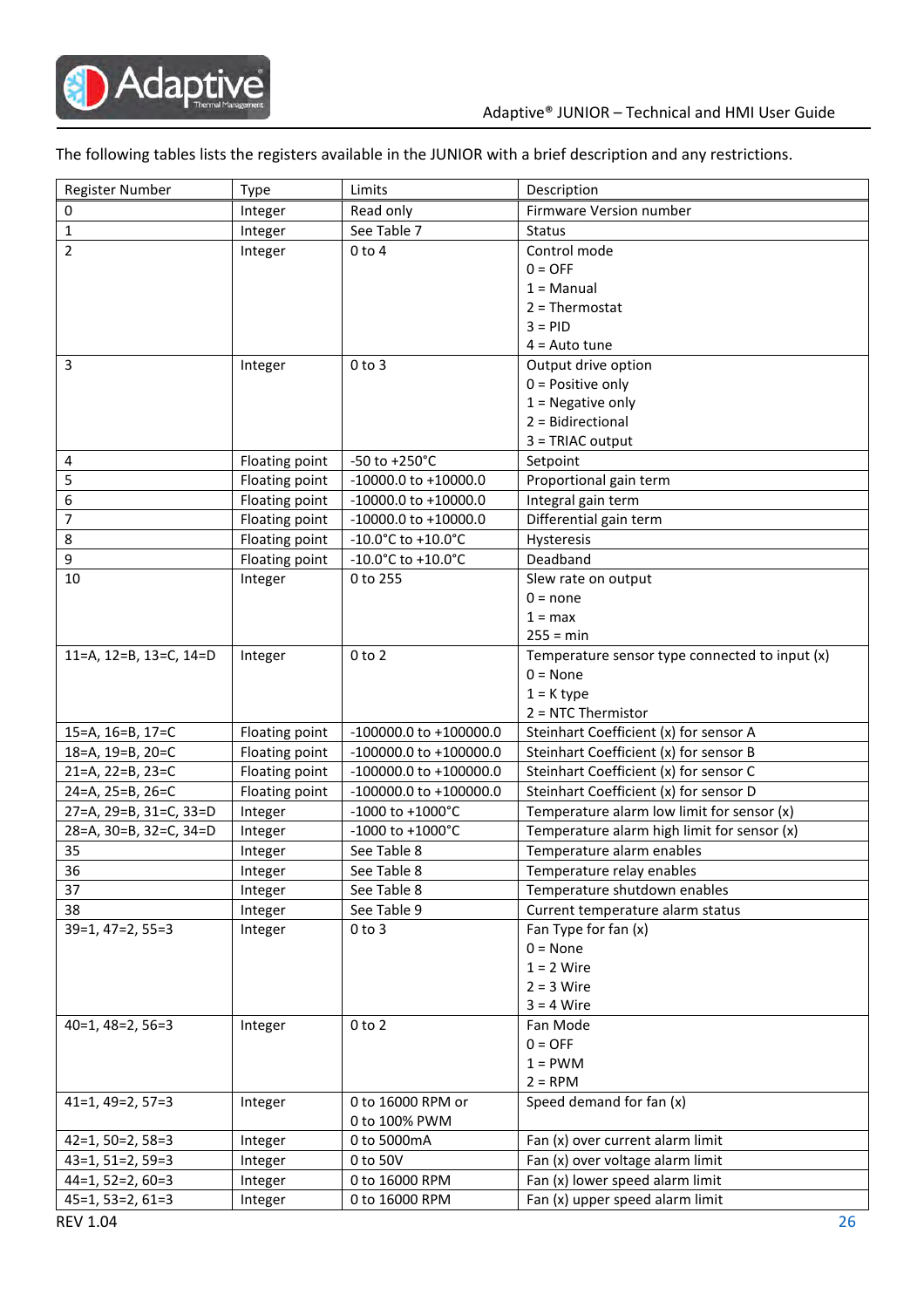

#### Adaptive® JUNIOR – Technical and HMI User Guide

| $46=1, 54=2, 62=3$     | Integer        | See Table 10 | Fan (x) alarm enables             |
|------------------------|----------------|--------------|-----------------------------------|
| 63                     | Integer        |              | Fan PSU supply voltage setting    |
|                        |                |              | $0 =$ Off - use voltage in supply |
|                        |                |              | $1 = 5V$                          |
|                        |                |              | $2 = 12V$                         |
|                        |                |              | $3 = 24V$                         |
| 64                     | Integer        | See Table 11 | Current fan alarm status          |
| 65=A, 66=B, 67=C, 68=D | Floating point | Read only    | Temperature sensor (x) value      |
| $69=1, 72=2, 75=3$     | Floating point | Read only    | Fan (x) current value             |
| $70=1, 73=2, 76=3$     | Floating point | Read only    | Fan (x) voltage value             |
| $71=1, 74=2, 77=3$     | Integer        | Read only    | Fan (x) speed                     |
| 78                     | Floating point | Read only    | Bridge voltage (TEC) value        |
| 79                     | Floating point | Read only    | Current monitoring voltage        |
| 80                     | Floating point | Read only    | Bridge current (TEC) value        |
| 82                     | Integer        | Read only    | Current PWM output value          |
| 83                     | Floating point | Read only    | Supply voltage value              |
| 84                     | Floating point | Read only    | On board potentiometer reading    |
| 90=A, 92=B, 94=C, 96=D | Floating point |              | Calibration gain for sensor (x)   |
| 91=A, 93=B, 95=C, 97=D | Floating point |              | Calibration offset for sensor (x) |

#### Table 7 Status bit details

| Bit number | Status (1 = alarm active)   |
|------------|-----------------------------|
|            | Shutdown                    |
| 1          | Relay active                |
| 6          | Heat or cool                |
| 11         | Auto tune complete          |
| 12         | Auto tune failed            |
| 13         | Internal fault              |
| 14         | <b>Communications fault</b> |
| 15         | Communications fault        |

#### Bit = 1 indicates condition is active

Table 8 Bit arrangement for alarm enable, relay and shutdown registers

| Sensor            | Sensor D |  | Sensor C |     | Sensor B |     | Sensor A |     |  |
|-------------------|----------|--|----------|-----|----------|-----|----------|-----|--|
| Alarm type   High | Low      |  | High     | Low | High     | Low | High     | Low |  |
| Bit number        |          |  |          |     |          |     |          |     |  |

Bit = 0 disabled, Bit = 1 enabled

Table 9 Temperature alarm status bits

| Sensor     | Sensor D                                          |  | Sensor C |  | Sensor B |  | Sensor A |     |
|------------|---------------------------------------------------|--|----------|--|----------|--|----------|-----|
|            | Alarm type   High   Low   High   Low   High   Low |  |          |  |          |  | High     | Low |
| Bit number |                                                   |  |          |  |          |  |          |     |

Bit = 1 indicates alarm condition is active